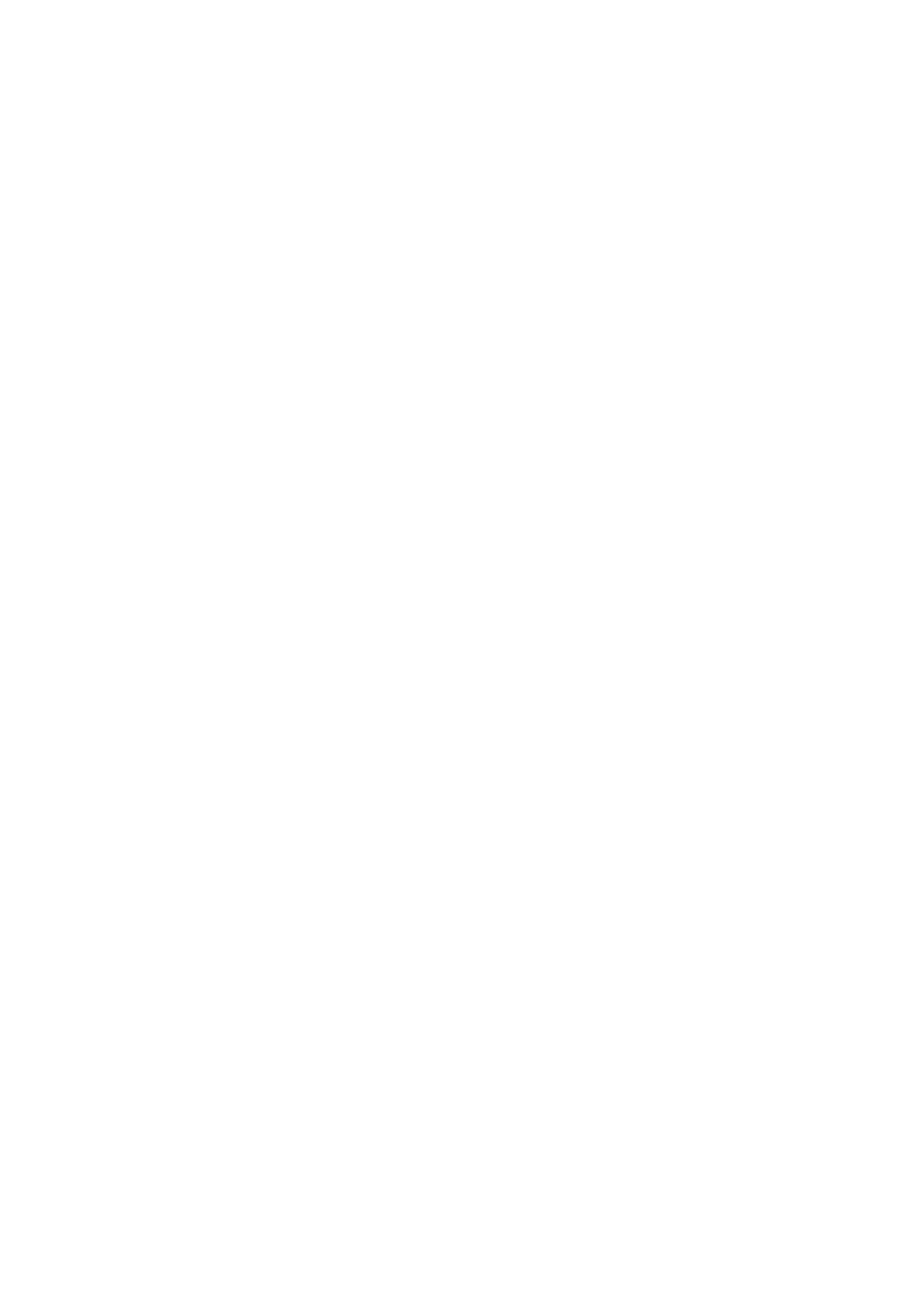## **TABLE OF CONTENTS**

| <b>ACKNOWLEDGEMENDS</b>                                                                                                                | ix           |
|----------------------------------------------------------------------------------------------------------------------------------------|--------------|
| Chapter 1: Introduction – Conflict and Environment in<br>North Lebanon: Vulnerability in a Volatile Socio-<br><b>Political Context</b> | $\mathbf{1}$ |
| Irna van der Molen and Nora Stel                                                                                                       |              |
| Chapter 2: Vulnerability $-A$ Review of the Literature                                                                                 | 21           |
| Sahar T. Issa                                                                                                                          |              |
| Chapter 3: Resilience – A Review of the Literature                                                                                     | 43           |
| Georg Frerks                                                                                                                           |              |
| Chapter 4: North Lebanon – Bio-Physical, Social,<br>Economic and Political Features of the Study Area                                  | 55           |
| Manal R. Nader, Shadi Indary and Manal Abou Dagher                                                                                     |              |
| PART 1 - EXPOSURE AND SENSITIVITY                                                                                                      |              |
| Chapter 5: Exposure – Land Use and Land Degradation<br>in Times of Violent Conflict                                                    | 107          |
| George Mitri and Sahar T. Issa                                                                                                         |              |
| Chapter 6: Sensitivity – Understanding Vulnerability in<br>the Context of Armed Conflict                                               | 129          |
| Sahar T. Issa                                                                                                                          |              |
| Chapter 7: Vulnerability - Measuring Political                                                                                         | 153          |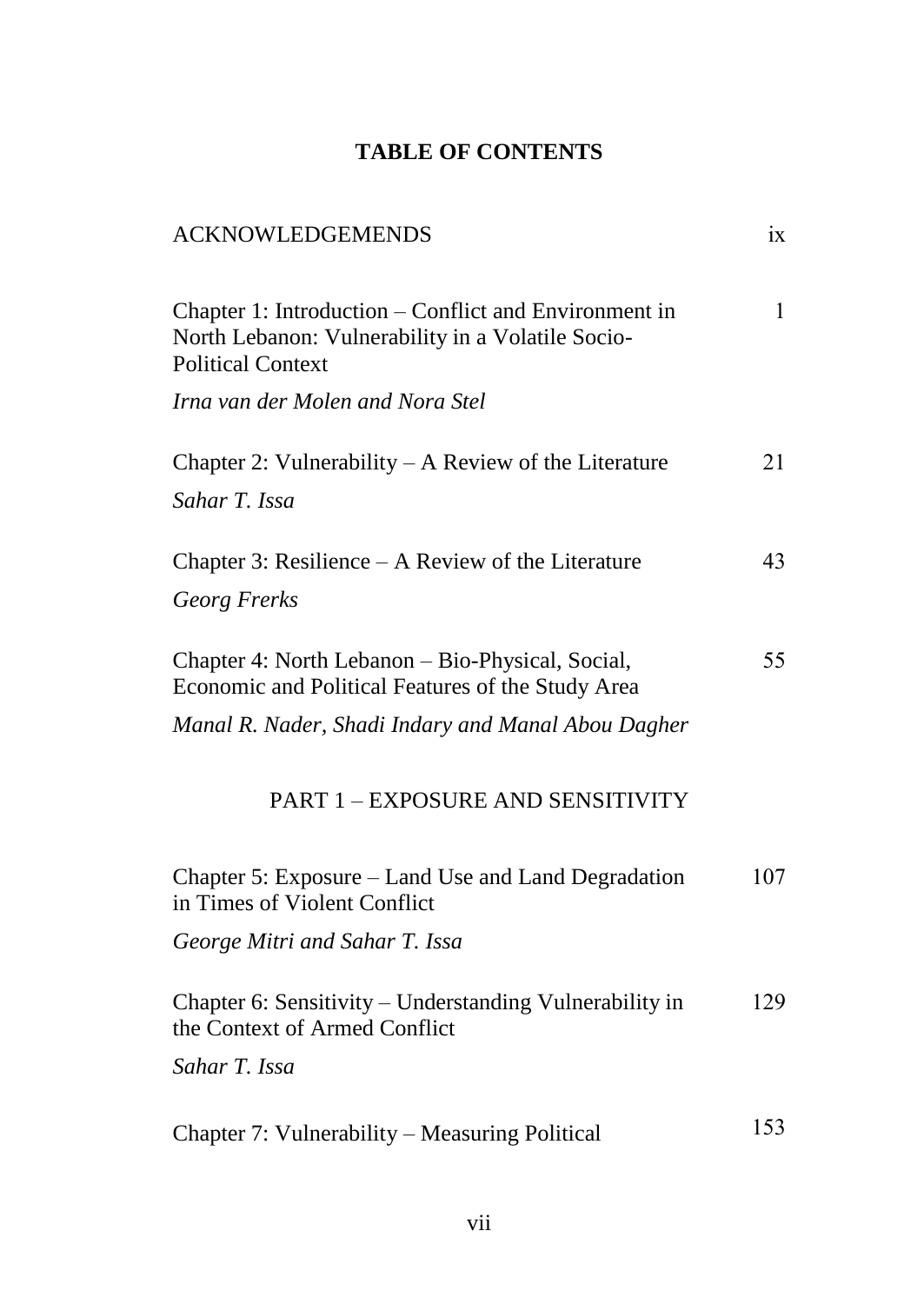## Vulnerability through the Human Development Index

*Roula Al Daïa*

## PART 2 – RESILIENCE

| Chapter 8: Resilience at an Individual Level –<br>Geographic Variation in Degrees of Empowerment<br>Sahar T. Issa and Roula Al Daïa                                         | 193 |
|-----------------------------------------------------------------------------------------------------------------------------------------------------------------------------|-----|
| Chapter 9: Resilience at the Municipal and Communal<br>Level – The Significance of Trust and Cooperation in<br>Environmental Management: A Case Study of Al-Fayhaa<br>Union | 219 |
| Nivine H. Abbas                                                                                                                                                             |     |
| <b>PART 3 - INTERNATIONAL POLICY</b>                                                                                                                                        |     |
| Chapter 10: Resilience from an International Perspective<br>- Determinants of Official Development Assistance in<br>Lebanon: A Pre- and Post-War Assessment                 | 249 |
| Roula Al Daïa                                                                                                                                                               |     |
| Chapter 11: Can International Aid Contribute to<br>Resilience? – Perceptions of Aid Effectiveness Following<br>the 2007 Nahr el Bared Crisis                                | 269 |
| Aseel Takshe, Irna van der Molen and Jon C. Lovett                                                                                                                          |     |
| <b>CONTRIBUTING AUTHORS</b>                                                                                                                                                 | 301 |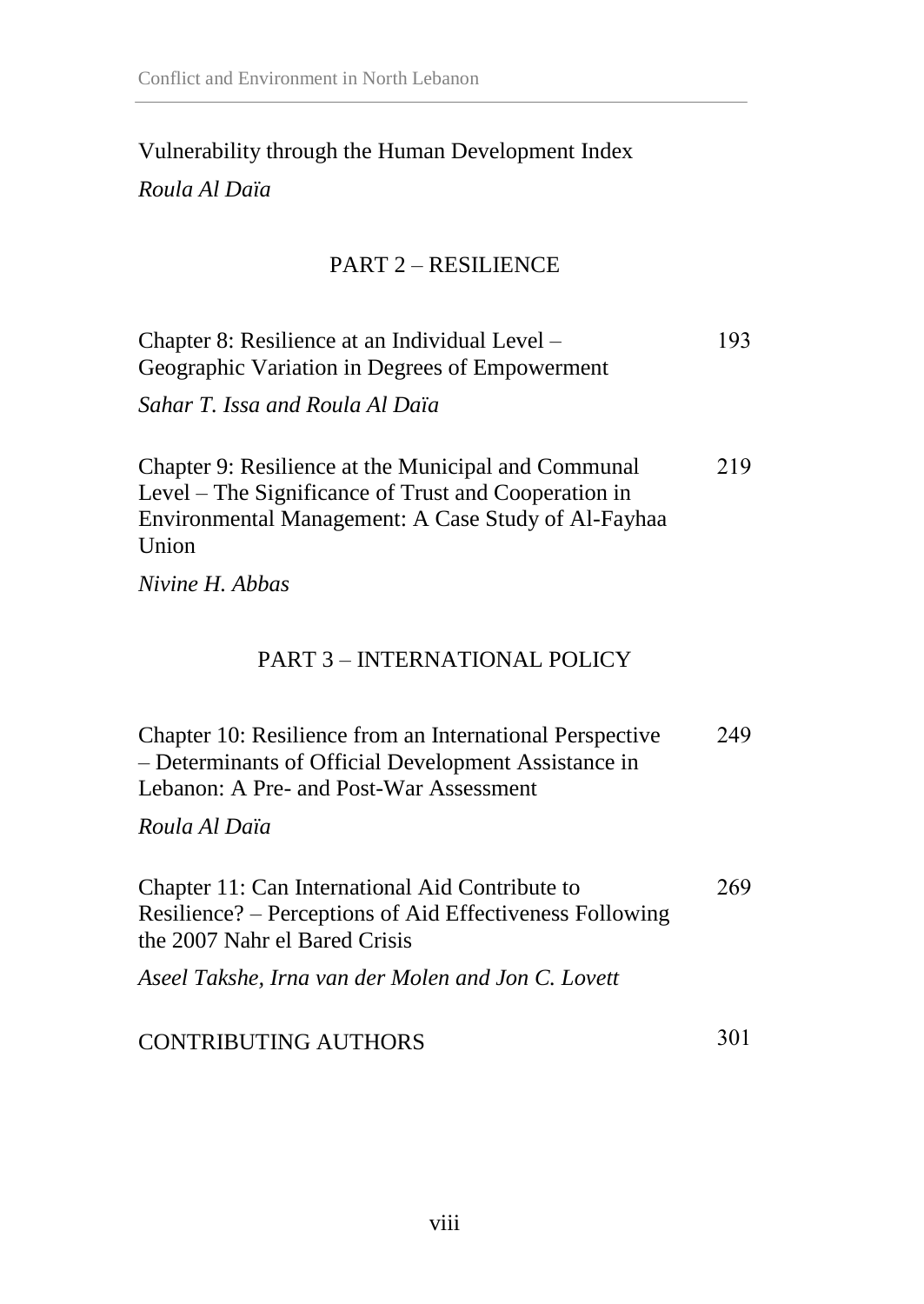#### **CHAPTER 1**

#### **INTRODUCTION**

## **Conflict and Environment in North Lebanon: Vulnerability in a Volatile Socio-Political Context**

*Irna van der Molen and Nora Stel*

**Abstract:** This chapter constitutes the introduction to our edited volume. It offers an overarching conceptual framework on vulnerability revolving around the notions of exposure, sensitivity and resilience. Drawing out the overlaps and tensions between the various chapters making up the book, this chapter provides a tentative conceptual linkage between vulnerability and political economy, asking where and how political fragility and institutional hybridity affect vulnerability.

**Keywords:** Conflict, environment, vulnerability, political economy

#### **1. WHAT IS AT STAKE? ISSUES AND CONCEPTS**

Conflict and the natural environment are closely linked. Homer-Dixon's work (1994, 2001) has been instrumental in staging a lively academic debate on the question whether, to what extent, under what conditions and in what way(s) natural resource scarcity contributes to armed conflict. The discourse on the relation between environment and war, or environment and security, has been further added to by studies on the 'resource curse', where the abundance and lootability of natural or mineral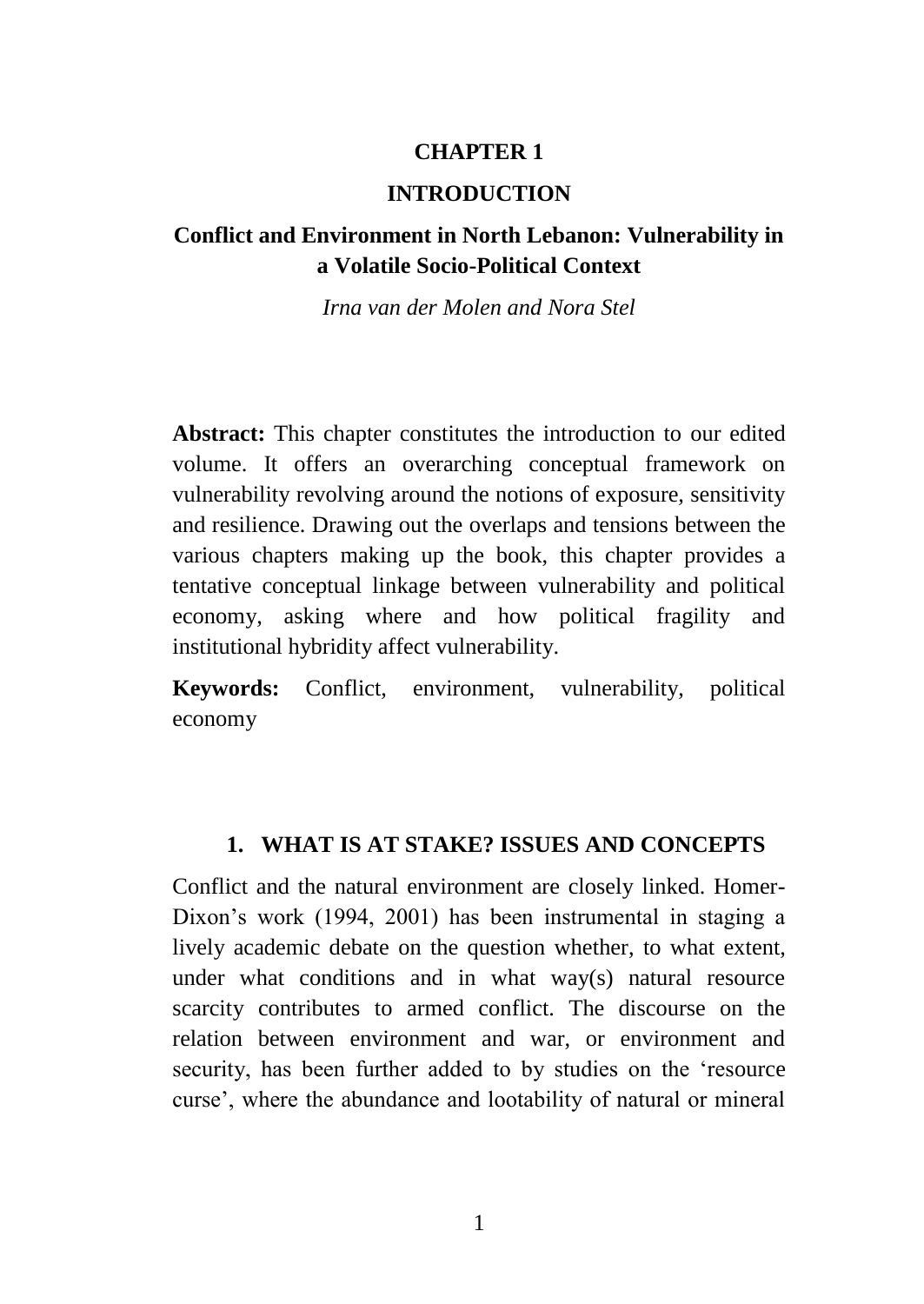resources were said to cause conflict, rather than its scarcity (LeBillon, 2001, 2012; Bannon and Collier, 2003; Collier, 2010).

Lebanon's recent history and current socio-political climate are volatile and conflict-ridden. The 1975-1990 Civil War left many scars and the 'post-war' period has been characterized by an almost ceaseless sequence of clashes, attacks, assassinations and bombings. North Lebanon has known its own trajectory of conflict, including the infamous clashes between the Lebanese Armed Forces (LAF) and militants in the Nahr al-Bared Palestinian refugee camp in 2007 and the recent sectarian clashes in Tripoli flaring up as a proxy to the Syrian war.<sup>1</sup> These violent conflicts have left their marks in various ways, ranging from psychological trauma (Gannagé, 2012a, 2012b; Khamis, 2012), social fragmentation (Choueiri, 2007) and economic deprivation (Salti and Chabaan, 2010; Acra and Acra, 2006) to political marginalization (Volk, 2009).

Less well-known, but certainly not less substantial, have been the effects of armed conflicts on North Lebanon's natural environment. These effects are often direct, as is the case with, for instance, war-related debris, coastal and groundwater contamination as well as land pollution as a result from oil spills after the Israeli War on Lebanon in 2006. Other direct impacts were land degradation, people's displacement, and major infrastructural damage. Apart from such direct environmental damage, Lebanon's repeated episodes of violence<sup>2</sup> have had a more indirect effect on the natural environment as well. Repeated

 $\overline{\phantom{a}}$ 

<sup>&</sup>lt;sup>1</sup> In the empirical chapters, the authors specifically focus on three episodes of violent conflict: Israel's 1982 invasion of Lebanon; the 2006 War between Israel War on Lebanon; and the 2007 Nahr al-Bared clashes.

<sup>&</sup>lt;sup>2</sup> When we talk of 'repeated episodes of armed conflict', we refer to various episodes of conflicts of a different nature, not to a repetition of one conflict in the same area, with the same conflicting parties and about the same conflict issues.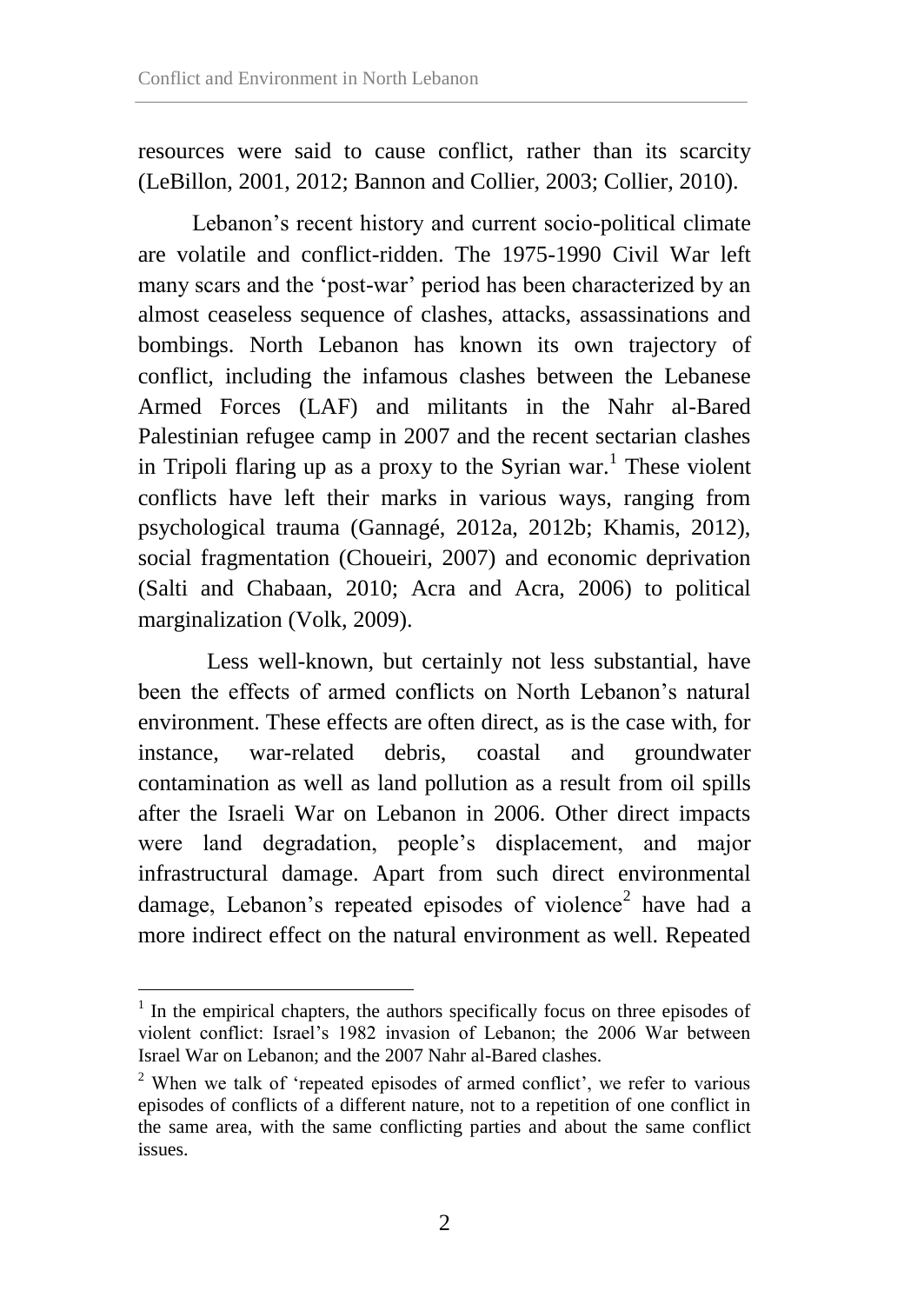episodes of armed conflict have affected the ways in which agriculture, fishery, industries, tourism and water and waste sectors are governed and regulated. Lack of regulation and enforcement results in soil erosion, depletion of underground water resources, pollution from pesticides, fertilizers and agricultural by-products and seawater contamination from unregulated industrial waste disposal (Integrated Management of East Mediterranean Coastlines Program (IMAC), 2007b).

In this book, we explore these direct and indirect impacts of violent conflict on North Lebanon's natural environment and their effects on the livelihoods of the population of North Lebanon. We do so through a series of stand-alone studies. All studies, however, draw on an analytical framework revolving around the concept of vulnerabilities, on which we further elaborate below. The starting point for the research program 'Conflict and Environment in North-Lebanon' has been the vulnerability framework by Turner et al. (2003:8075), without, however, the intention to "develop appropriate metrics and measures for assessments, models and tests", and without the illusion we would be able to quantify "the stochastic and non-linear elements operating on and within the coupled system."

When we define vulnerability as the susceptibility of particular communities or systems to specific risks and hazards (Turner et al.,  $2003$ ),<sup>3</sup> three components are essential in the analysis: *exposure* (the extent to which a human or biophysical system is confronted with the risk or hazard in question, here: violent conflict); *sensitivity* (the likely damage the conflict will do to these systems); and *resilience* (the coping or response

 $\overline{a}$ 

 $3$  Turner et al. (2003:8074) define vulnerability as: "The degree to which a system, subsystem or system component is likely to experience harm due to exposure to a hazard, either a perturbation or stress/stressor." For an overview of different approaches, definitions and analytical frameworks of vulnerability, see Birkmann (2006) and Wisner et al. (2004).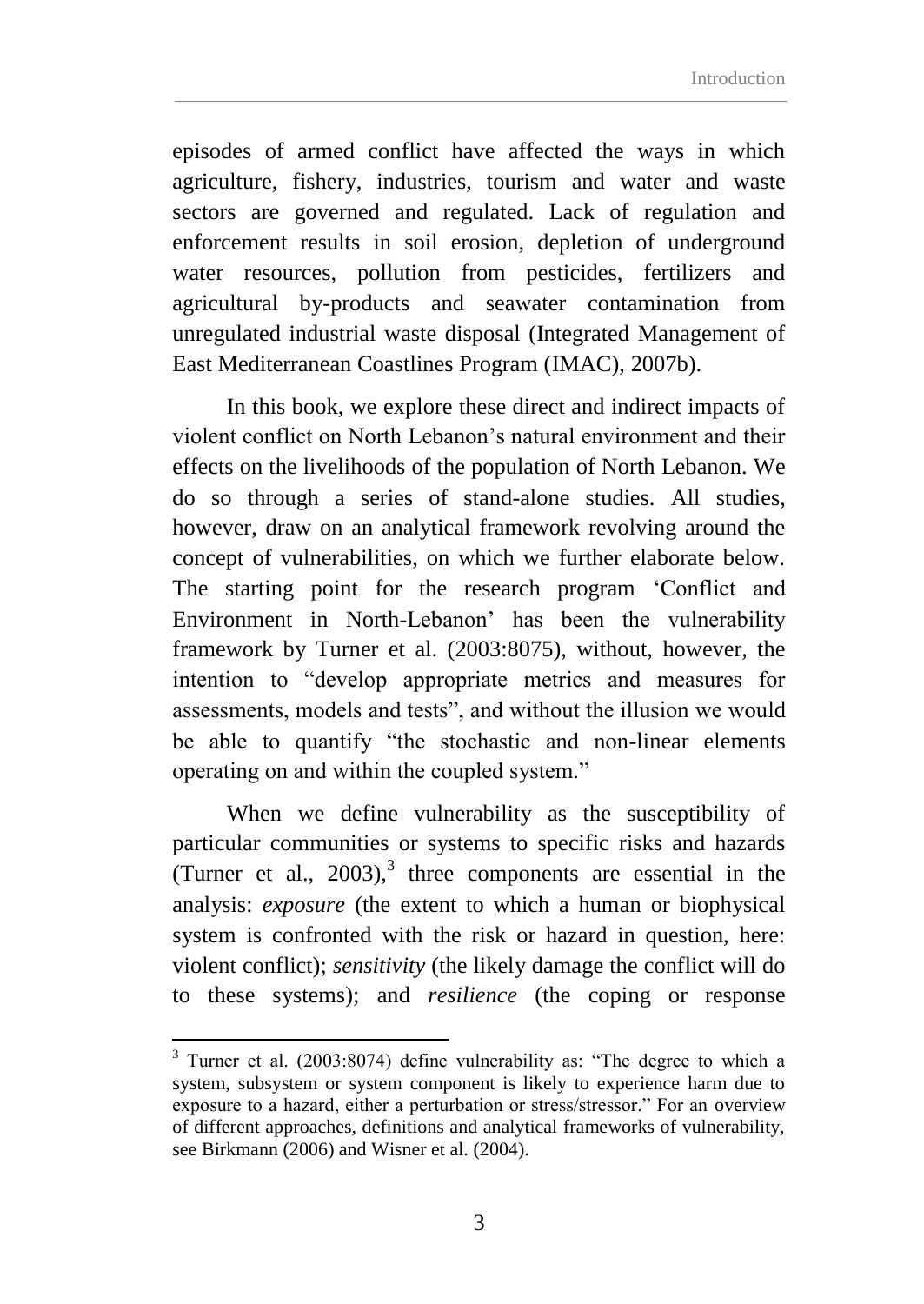mechanisms available to the systems to mitigate the impacts of conflict).

Although it seems difficult to measure *exposure* of an area to armed conflict, we argue that some areas in Lebanon were more affected by armed conflict than others, depending on the proximity to borders (with Syria, Israel); polarization among the population (resulting in sectarian violence), the history of violence in the area; the proximity to refugee camps – specifically the Nahr el-Bared camp in Tripoli and the Ain el-Hilweh camp in Saida, and the influx of refugees. Similarly, not all municipalities were equally *sensitive* to the damage that conflicts do to its population and the natural environment, including its resource-base.

Finally, *resilience* is – in this particular book – related to the capacity of citizens, households, and stakeholders in the public and private sector to cope, respond and adjust to the impacts of conflict on the natural environment and livelihoods. We add livelihoods, as these are intrinsically related to the natural environment, in particular among populations that are more vulnerable (more poverty-prone) than others. Poorer communities are not, by definition, more vulnerable to violent conflict in terms of exposure,<sup>4</sup> but, without adequate facilities, services, human resources, and institutional capacity, they are less capable to cope with the environmental degradation that is the direct or indirect effect of these conflicts.

We explore various manifestations of resilience, that have developed in the absence of contingency planning, disaster management plans, emergency response mechanisms or government recognition of a population, or acknowledgement of

 $\overline{\phantom{a}}$ 

<sup>&</sup>lt;sup>4</sup> Although some commentators argue that North Lebanon's relative deprivation results in a relative over-representation of the region among recruits for both the LAF and non-state militias and terrorist cells.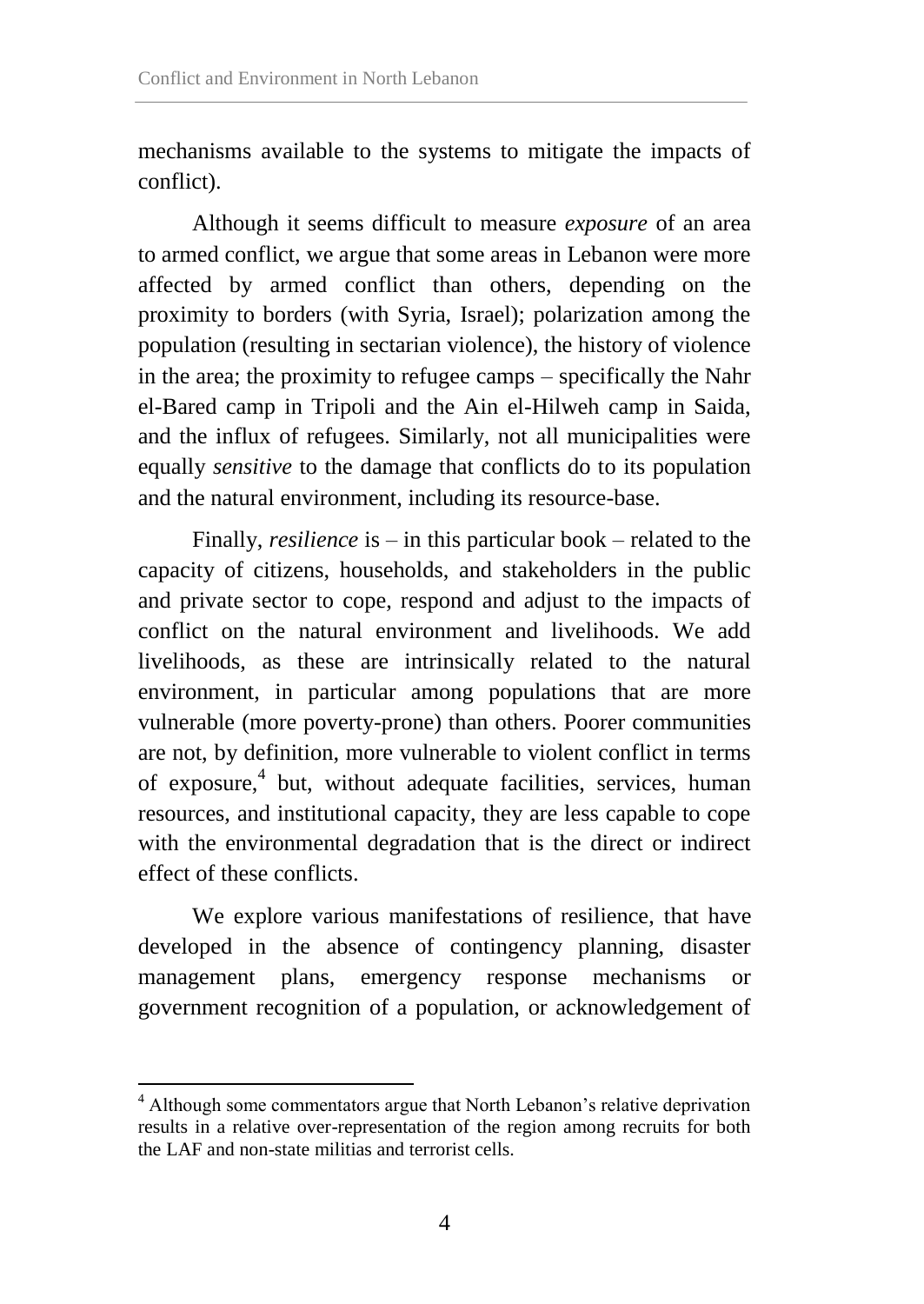an emergency situation.<sup>5</sup> Resilience requires cooperation: moreover, it requires a minimum capacity to address the environmental degradation that has either emerged from the conflict(s) itself, or could flourish in the absence of governance structure.

The conflicts<sup>6</sup> that took place in North Lebanon during the last four decades – from the Civil War, to the Nahr el-Bared crisis and the current 'Syrian spill over' – and their environmental consequences are intricately related to the fragile nature of Lebanon's political system.<sup>7</sup> In Lebanon, 'vulnerability' should therefore be positioned in the context of fragility of the political system. Lebanon's consociational system constitutes a paradox. It is remarkably protracted on the one hand: the overarching logic of an elite bargain managing the distribution of state positions and resources has not been seriously challenged since Lebanon's independence. On the other hand, however, the dynamics within this relatively constant system are distinctly volatile: the balance of power between the political leaders representing Lebanon's various sectarian communities is instable and intra- and intersectarian alliances are shifting constantly.

This instability of the inter-sectarian balance, ironically generated by the stability of the consociational system, is

 $\overline{\phantom{a}}$ 

<sup>&</sup>lt;sup>5</sup> Government support starts with recognition of the existing population and emergency situation. Some villages in North-Lebanon are not registered as municipality and therefore do not have access to regular services of local authorities. Some emergencies are not officially acknowledged as such.

<sup>6</sup> We use the general term 'armed conflicts', since Lebanon has experienced a variety of conflicts: the Civil War, inter-state wars (Israel and Hezbollah); intra-state war (Lebanese Army- Fatah al-Islam in Nahr el Bared), and nonstate wars (clashes between supporters of Syrian President Bashar al-Assad in the Alawite neighbourhood of Jebel Mohsen and opponents of the Syrian President Bashar al-Assad, in the Sunni district of Bab al-Tabbaneh in Tripoli). (Sarkees, 2010).

 $7$  Fragility here should be dissociated from the normative connotations of the failed state paradigm.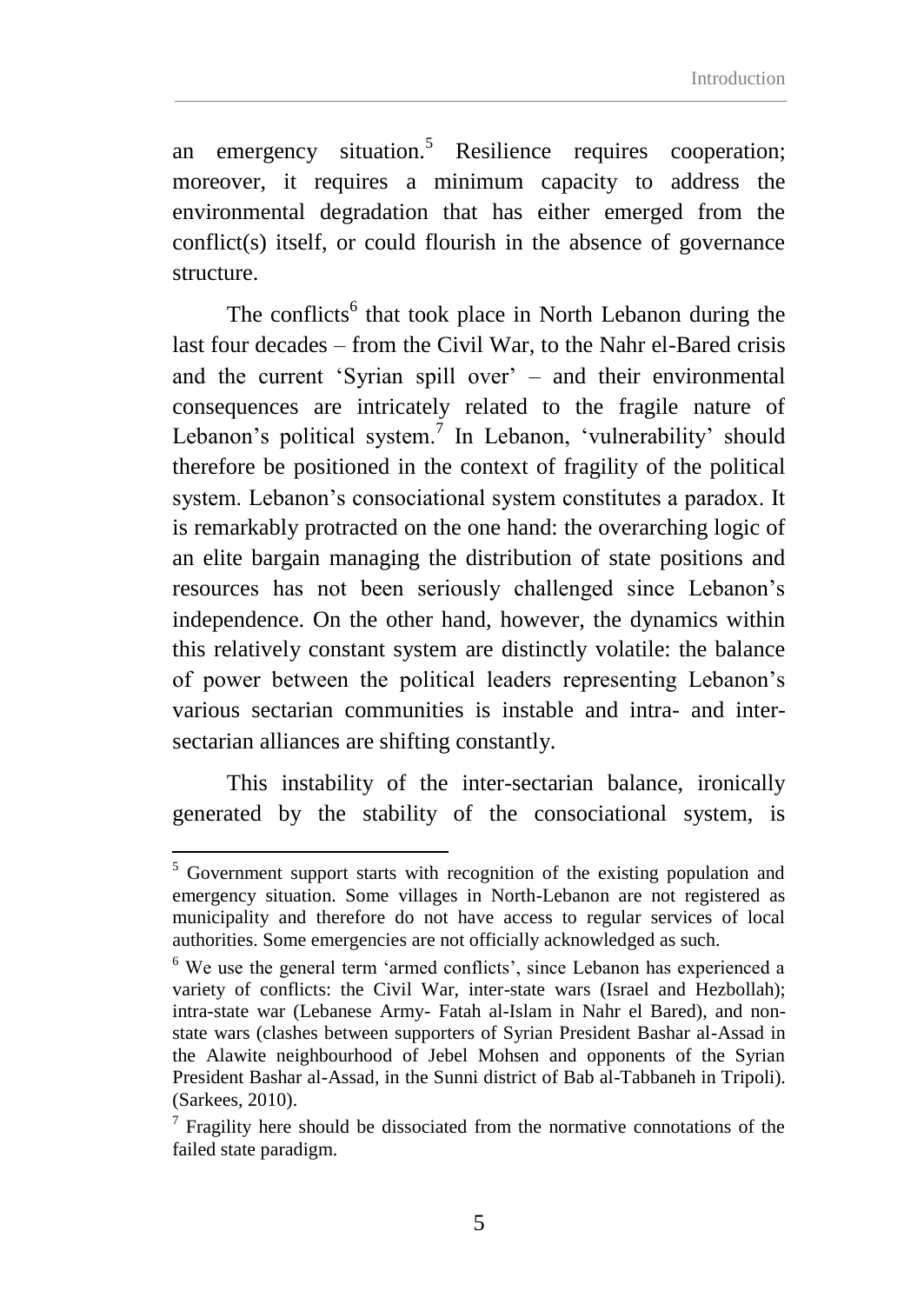intimately related to the conflicts in Lebanon. Consequently, in one of the chapters, we position our exploration of environmental and human vulnerability firmly in the context of political fragility. The coping capacity and resilience of communities is affected by: (i) the multiplicity of political authorities (state *and* non-state); (ii) a plurality of political institutions (de jure policies *and* de facto practices); and (iii) the before-mentioned dynamism of political structures (protracted sectarianism *and* changeable alliances). This has been conceptualized as 'political hybrid order' which is characterized by:

diverse and competing authority structures, sets of rules, logics of order, and claims to [that] power co-exist, overlap, and intertwine, combining elements of introduced Western models of governance and elements stemming from local indigenous traditions of governance (Boege et al., 2009:17).

Vulnerability, the overarching theme of this volume, is thus analysed from different perspectives in the various chapters. Yet, all chapters indicate that municipalities in North Lebanon have been differentially at risk to armed conflict (exposure); that the human and environmental conditions in North Lebanon are quite diverse, resulting in differential environmental and livelihood impacts (sensitivity); and that communities have different coping capacities and that resilient communities strongly rely on networks and cooperation (resilience). This reveals, clearly, that environmental degradation cannot and should not be attributed to armed conflict only. For example, the 2007 Israel-Lebanon war resulted in large oil spills due to the bombing of the oil plant in Jiyyeh. Illegal oil spills from ships are, however, a continuous problem for the marine environment in North Lebanon.

Moreover, specific forms of environmental degradation are linked to recovery and economic growth, in other words to resilience. The built environment, for example, depends on large amounts of sand and stones from the quarry industry, which has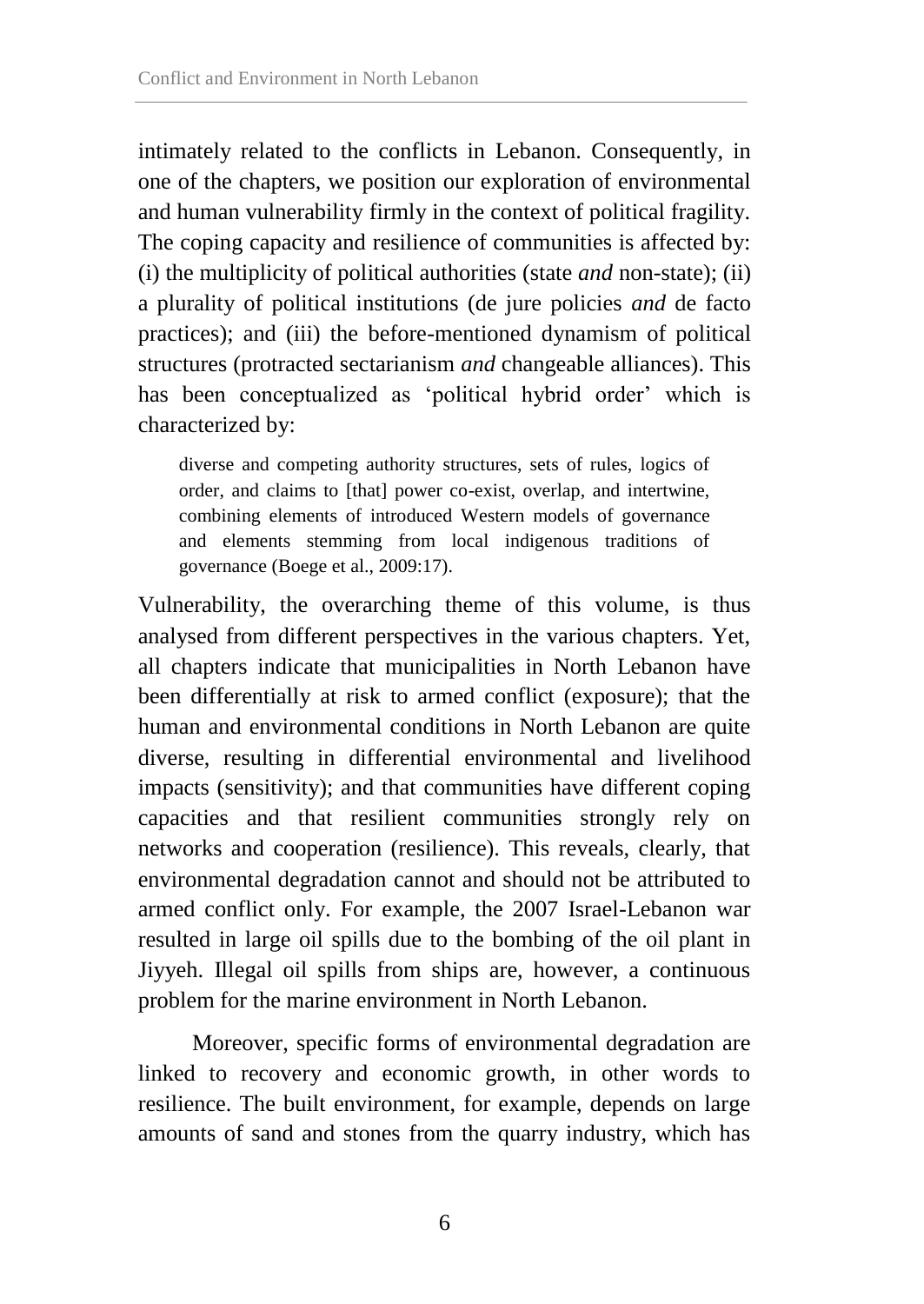been documented of circumventing environmental regulations (Leenders, 2012). Vulnerability and resilience are, in other words, not easy to pinpoint to one community, or one hazard, and communities that have been vulnerable in one sense, have been resilient in another.

#### **2. OUTLINE OF THE BOOK**

We start this book with two review chapters, one focusing on vulnerability and the other conceptualizing resilience. These chapters discuss current theory, approaches, and concepts and identify gaps. These conceptual chapters (Chapters 2 and 3) will be then followed by a chapter describing the socio-economic, political, and bio-physical features of the case study area. Subsequently, we offer eight empirical chapters that follow the main themes of exposure, sensitivity, and resilience. In the final discussion, we return to theory, with the question how the application of vulnerability and resilience can be applied in a context of repeated episodes of armed conflict.

The empirical chapters are divided over three parts. Part one – encompassing Chapters 5, 6 and 7 – particularly focuses on exposure and sensitivity. Part two – consisting of Chapters 8 and 9 – deals predominantly with resilience at individual, community and municipal level. Part  $3$  – comprising Chapters 10 and  $11$  – looks at the international aspects of resilience and the choices that donors make in their allocation of aid.

#### **2.1. Part One – Exposure and Sensitivity**

In Chapter 5, we start with a historical overview of recent conflicts, which shows how particular areas in North-Lebanon have been more exposed to clashes and episodes of armed conflict than others due to its proximity with borders (Syria), the influx of refugees (Syrian, Palestinian); existence of Palestinian refugee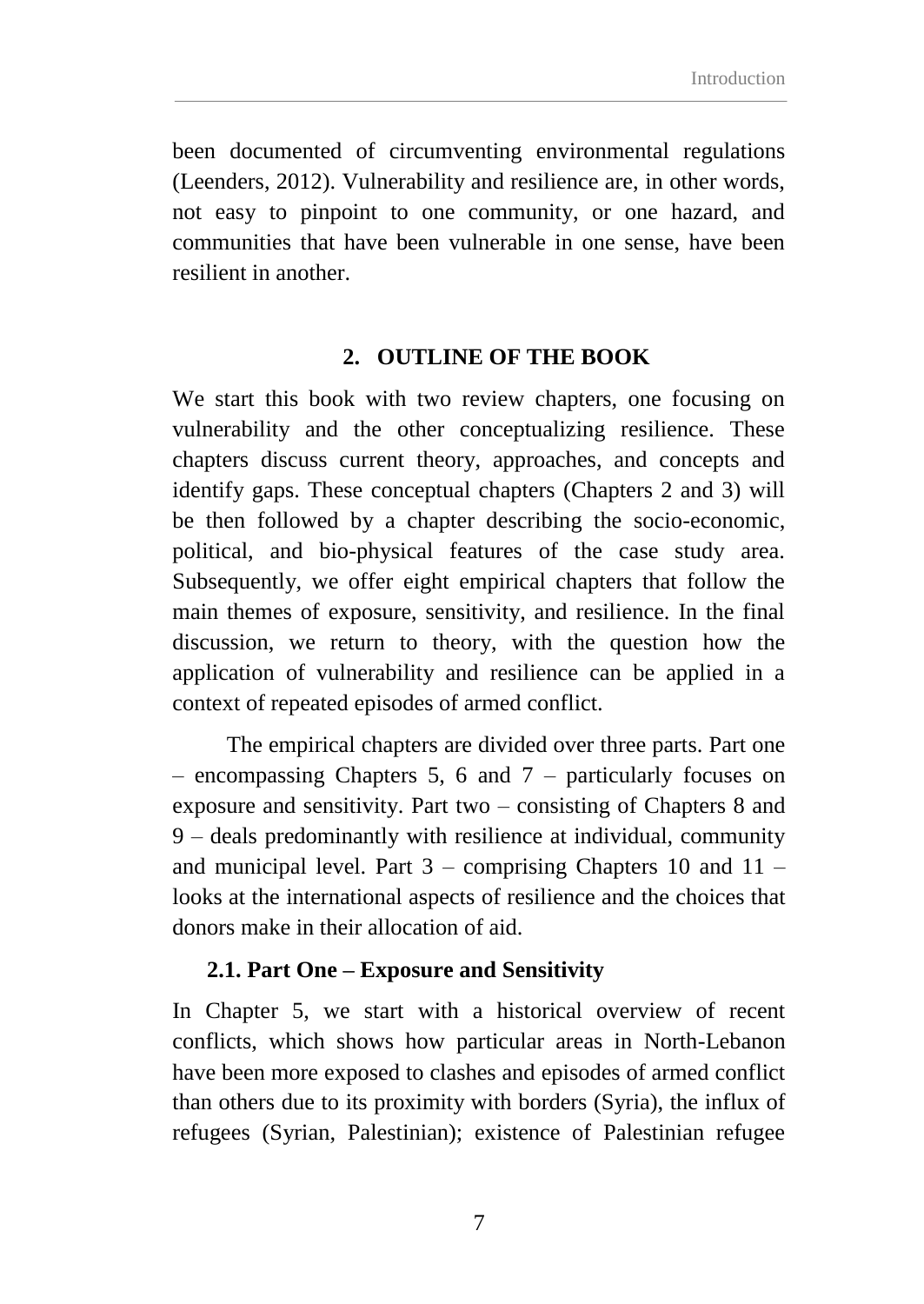$\overline{a}$ 

camps with their own governance system; and political polarization among the population, in particular in some neighbourhoods of Tripoli. Based on documentary analysis, we then examine the relations between armed conflict, degradation of land and changes in land use, both as a manifestation of, and in response to, biophysical and human vulnerability. To identify land degradation and analyze land use changes, we used an evaluation model based on satellite data. We also looked at other factors, such as artificialization of the coastline and increase in population. Based on our findings, we argue that, while armed conflict directly contributes to land degradation, it also changes the human system in ways that eventually result in further land degradation.

In Chapter 6, we explore the spatial variation of the impacts of conflict on the natural environment and peoples' livelihoods (sensitivity) and contrast potential exposure and sensitivity across different areas in North Lebanon's coastal zone. The mapping of spatial variation of 'sensitivity' was achieved through a combination of literature and document research, a survey of 500 interviews with citizens across all 24 municipalities of the coastal zone in North-Lebanon,<sup>8</sup> and semi-structured in-depth interviews

The sample size was calculated using the formula  $n = \frac{N}{4 \cdot N}$  $\frac{N}{1+N(e)2}$  (Israel, 1992:4); where n is equal to the sample size, N to the population size, and e to the level of precision which is equal to 10% for each region and 5% for the entire study area. The level of precision for the entire region was set as 5% for more precision. After calculating the number of questionnaires for each area, the number of questionnaires to be returned in each village or city was determined based on the population of each village and city as a proportion to the total population of each area. The participants were chosen based on simple random sampling. This approach was chosen for two main reasons. The first being the

 $8$  The aim of the survey was to collect data that was not available in secondary literature, such as age, family size, education level, occupation, income per capita, membership of any organization or group, entitlement to land or resources (such as land and home ownership), informational assets (such as number of people connected to the internet and landlines, and the number of people with a mobile number and television), and material assets (such as type of lighting, sources of water, and type of health services).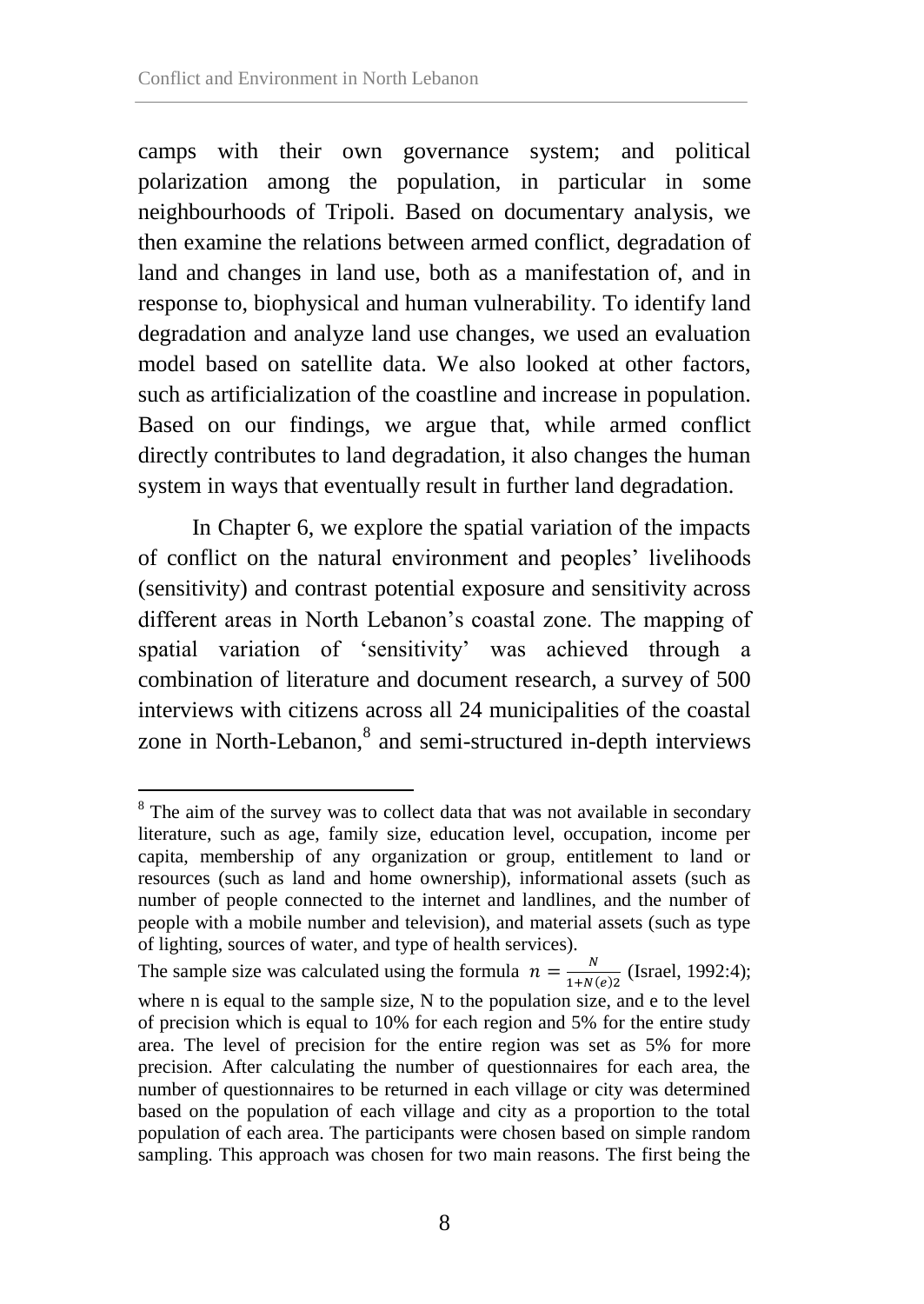with the heads of those municipalities and other stakeholders encompassing representatives of institutions that were involved in post-conflict interventions such as United Nations Development Program, Ministry of Environment, Ministry of Social Affairs, and Ministry of Agriculture. This resulted in a social vulnerability index.

Having explored the meaning and manifestation of both exposure and sensitivity in the preceding chapters, Chapter 7 tackles vulnerability in a comprehensive way by developing a nascent framework to measure the political components of exposure and sensitivity that builds on existing data from the Human Development Index (HDI). The chapter identifies and discusses the change in rankings of countries and governance indicators and critically explores the various indexes are calculations used in HDI rankings. We find that governance plays an important role in terms of enhancing or reducing human development and thereby vulnerability.

### **2.2. Part Two – Resilience**

 $\overline{a}$ 

We devoted a number of chapters on resilience; resilience not only to the impacts of armed conflict on the natural environment as described above, but also to environmental problems that exist independent of armed conflict. We look at resilience at several levels: at the individual level, taking 'agency' and 'opportunity structure' as variables affecting 'empowerment' and involvement in decision-making processes at community level (Chapter 8) and at the municipal level, focusing on cooperation between citizens and municipalities (Chapter 9).

lack of official statistical reports providing detailed information about age, gender, education, etc. at the local level. The second was the complex nature of the population in Lebanon in general, and in the north in particular, which is characterized by diverse religious, political, and ideological affiliations. Before distributing the survey, a pilot test was carried out for acceptability and accuracy, and the questionnaire was subsequently adjusted as required.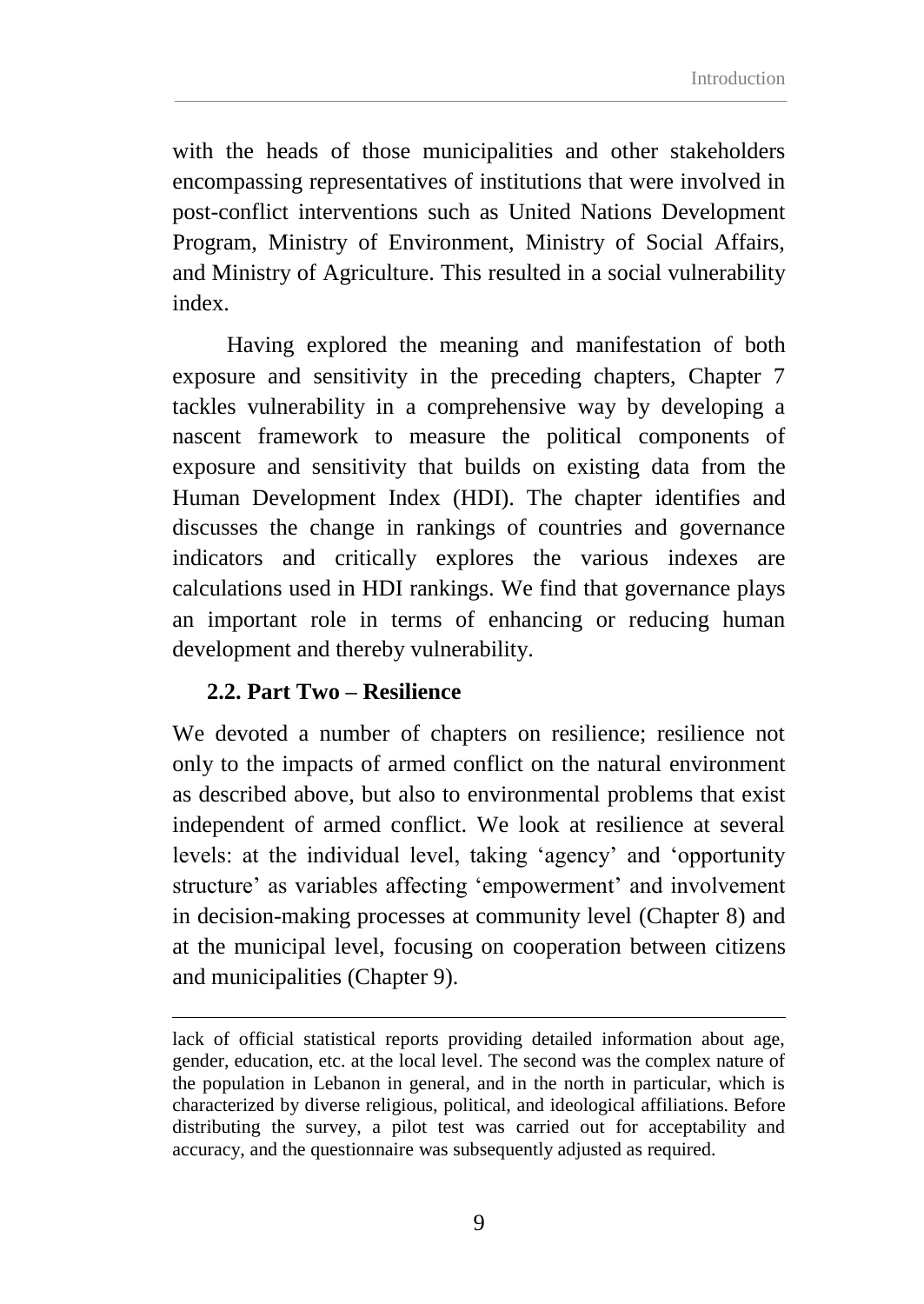In Chapter 8, we use the same dataset as in Chapter 6 to analyze how agency and opportunity structure have affected the empowerment of individuals in North Lebanon, and what this means for individuals participation in decision-making processes.<sup>9</sup> For this, we use the analytical framework by Alsop et al.  $(2006)$ <sup>10</sup> Empowerment can not only be considered as extension of agency. The factors that affect individuals' likelihood to be involved in decision-making at community level shows great variation; while the probability of their involvement increases in some

In addition, direct indicators of empowerment were measured in three domains: the state domain (with a focus on public service delivery), the market domain (with a focus on labour) and the society domain (with a focus on community). Indicators for the public services were: quality of public services used, percentage of individuals that complained about public services delivery, satisfaction with the outcome of a complaint, equitability in addressing needs and concerns, influence of political and religious characteristics on the authorities' treatment of people. Indicators for empowerment in the labour subdomain, were: control over employment or occupation choices. To measure empowerment in the community sub-domain, indicators were: awareness of the main local public service decision-makers, involvement in community decision-making processes, aspiration to be more involved in community decision-making processes, and influence in community decision-making processes..

 $\overline{a}$  $9$  Additional focus groups were organized to gather data on indirect indicators of the opportunity structure and understand the relationship between citizens' agency and the opportunity structure, and its influence on the degree of empowerment.

<sup>&</sup>lt;sup>10</sup> In the survey, data on indirect indicators of agency and direct indicators of empowerment were collected from citizens. Indicators were selected from Alsop et al. (2006). Some of the indicators were adjusted to fit the context of the study site. To assess agency, asset endowments covering information, material, financial, organizational, psychological, and human assets were used as indicators. Information assets indicators were access to various sources of information such as television, internet, telephone, and mobile subscription. Materials assets indicators were home and land ownership. Financial assets indicators were occupation, income, and employment history. Organizational asset indicators were membership of organizations, effectiveness of organization, and benefits from organization membership. Psychological assets indicators were self-perceived exclusion from community activities and capacity to envisage change. Human assets indicators were education level, age, gender, marital status, and family size.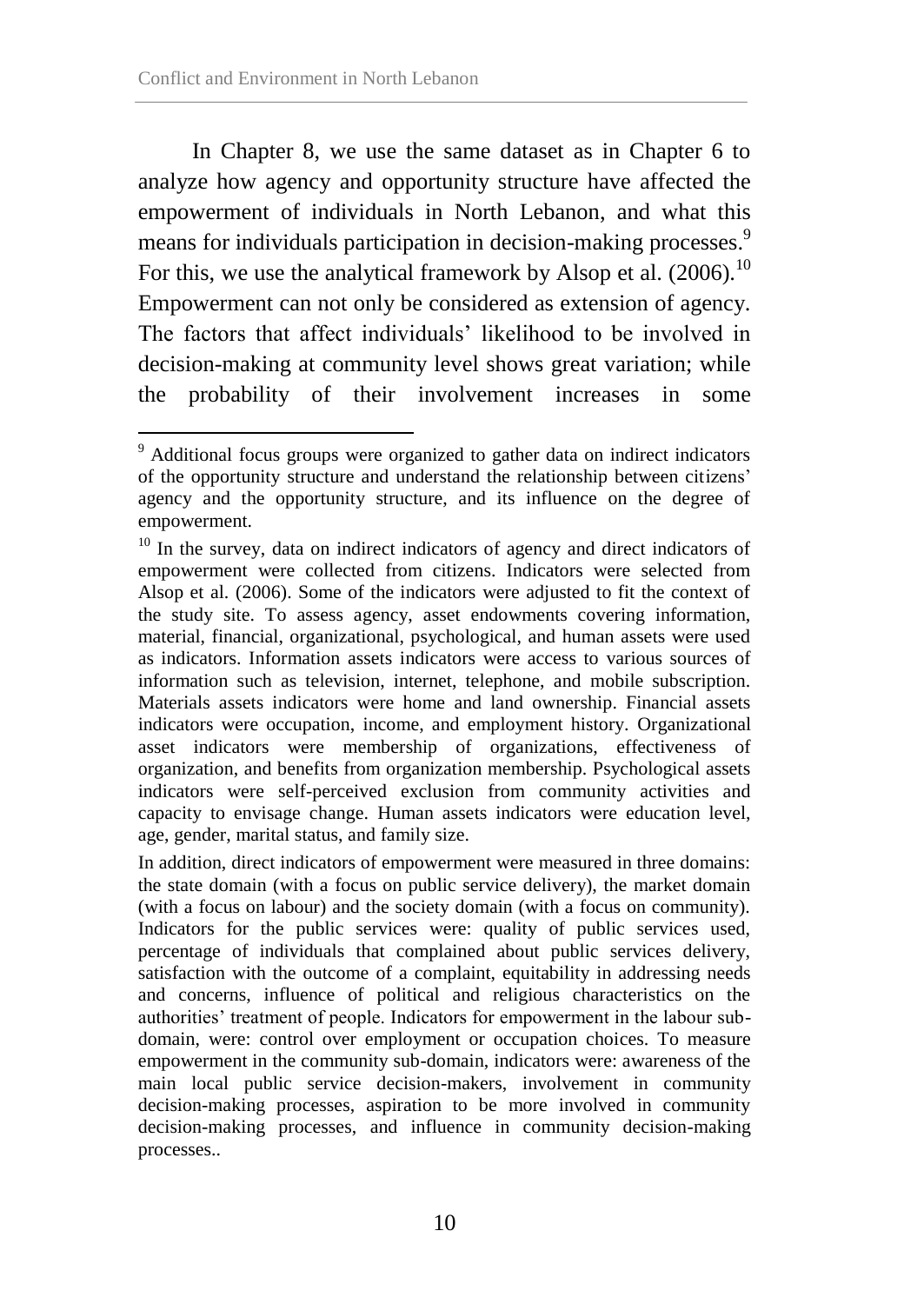municipalities with the individual's level of education; in other municipalities it is correlated to gender, age and aspiration for life change. The willingness of citizens to participate in decisionmaking is dependent on whether they trust or distrust the outcomes of the decision-making process.

The influence of trust on citizen's willingness to cooperate with the authorities is again taken up in Chapter 9. Here we use the same survey data as in Chapters 6 and 8, but complemented these data with participatory data solicited through the Fuzzy Cognitive Mapping technique.<sup>11</sup> We look at the extent to which citizens themselves indicate their preparedness to comply with existing regulations and to volunteer for environmental management initiatives. Their cooperation is, amongst others, related to their trust in the functioning of government authorities, and directly touches upon the legitimacy of the fragile political system. The findings show a complex reality: while trust and cooperation, between citizens and stakeholders in the public and private sector are indeed important to jointly address

 $\overline{a}$ 

 $11$  This participatory data was collected from the stakeholders for the case study of solid waste management in Al-Fayhaa Union. The Fuzzy Cognitive Mapping (FCM) approach was described using an unrelated map representing a neutral problem domain. Participants represented stakeholders from the public sector (municipalities, municipality union, ministries, public institutes); the private sector (private companies; experts; academic and research centres; sectors that produce waste; and chambers and syndicates related to solid waste management); and grassroots NGOs. Each working group consisted of a maximum of six participants and one moderator to facilitate the exercise. Every working group was asked to draw a cognitive map to answer the following questions: What are the factors that affect or are affected by the solid waste management in Al-Fayhaa area? and How do these factors affect each other and what is the particular role of trust on these variables?

To analyze the five maps aggregated by the workshop participants according to graph theory, the maps were transformed into adjacency matrices attributing values between -1 and 1 to the strengths of relations as mentioned by participants (Özesmi and Özesmi, 2003) with 0 being the value of "no relation" (Elpiniki and Areti, 2012). These matrices were processed in the FCMapper Software Solution and the Fuzzy Cognitive Mapping Aggregator Vs 0.1 (Bachhofer and Wildenberg 2010. www.fcmappers.net).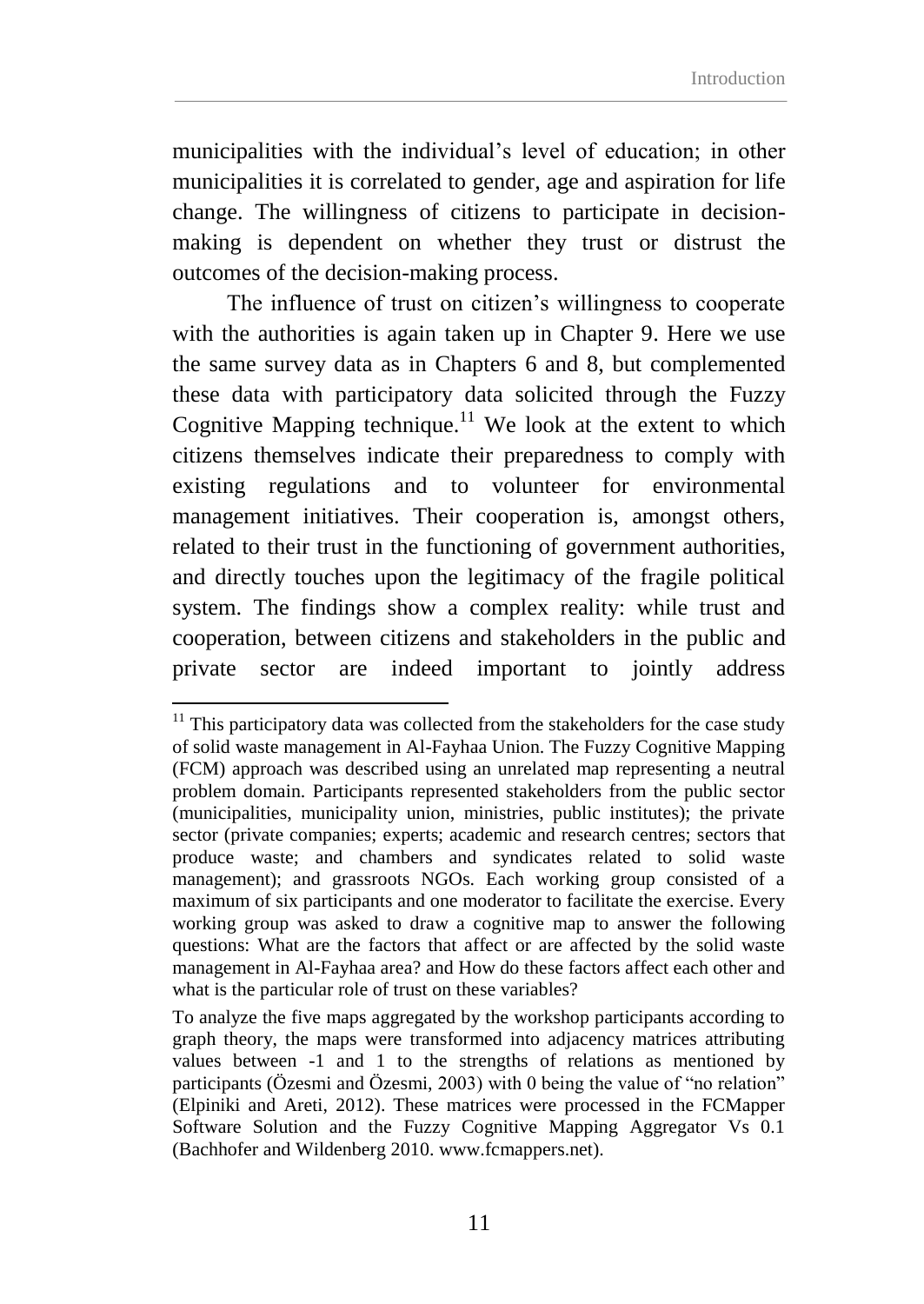environmental problems, trust and personal relations are also used to jointly circumvent existing environmental regulations. The natural resource base is so important for peoples' livelihoods, that the lack of capacity to address environmental degradation, is an important manifestation of limited resilience at municipal level.

## **2.3. Part Three – International Policy**

In Chapter 10, we explore resilience at an international level, with specific attention for the role of aid in reconstruction, linking resilience to international policy. Based on a regression analysis of statistical data gathered from document databases, the chapter explicitly addresses both the contributions for aid and reconstruction in Lebanon, $^{12}$  and peoples' perceptions in the area, on the effectiveness of aid to areas that were affected by armed conflict.

In the final chapter, Chapter 11, we investigate the role of development aid in North Lebanon's post-war reconstructions and scrutinize the extent to which development aid to post-war reconstruction contributes to the region's coping capacity<sup>13</sup> to address the environmental effects of conflict. We argue that political deliberations substantially shape donors' allocation considerations. To explore the perceptions of both recipients and donors, we used Q-methodology to analyze their discourses in use.<sup>14</sup> These discourses were solicited in interviews with participants representing municipalities (recipients), non-

 $\overline{a}$ 

 $12$  No figures are available for North-Lebanon for longer periods of time.

<sup>&</sup>lt;sup>13</sup> One should question, though, to what extent donor aid has contributed to resilience. When the effects of donor aid are more structural (increasing the institutional capacity and human resources), one can answer this question positively. If, however, it results in donor dependency, it could achieve the opposite.

 $14$  For a detailed description of the methodology see Takshe et al. (2010). The method combines both qualitative and quantitative techniques to extract discourses in as subjective way as possible by structuring of opinions, judgements and understandings of risk.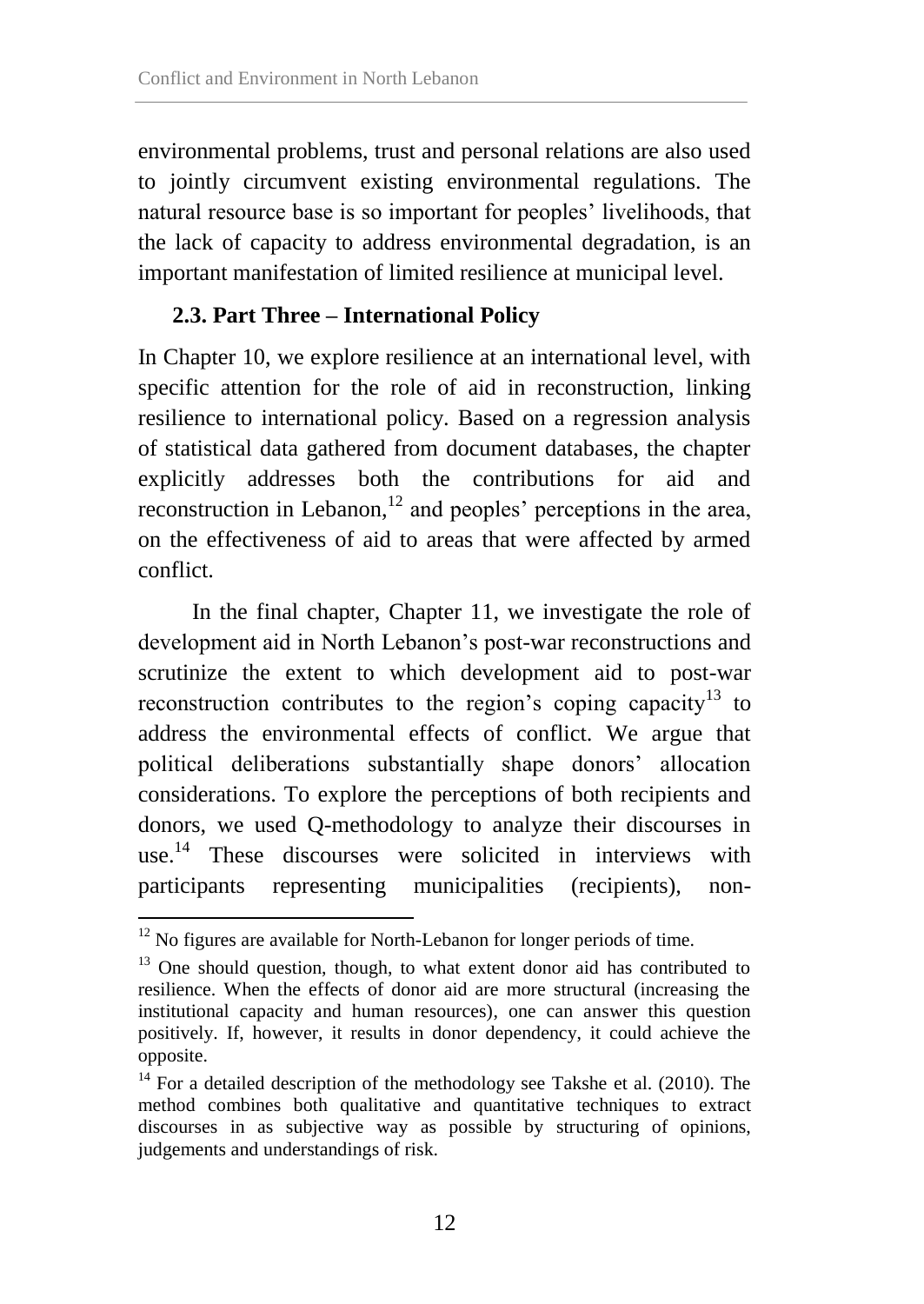governmental organizations, research centres, United Nations specialized agencies (intermediaries), national and international donors, and ministries. The Q-methodology allows us to demonstrate that overseas development aid per capita in Lebanon is positively linked to not merely GDP per capita, but also to the occurrence of armed conflict, which highlights the importance of political factors in aid allocation. We thereby question dominant claims that development aid is predominantly dependent on socioeconomic development considerations. Moreover, our findings show that political motivations for allocating development aid are skewed towards some concerns, while disregarding others. While the number and intensity of measured violent conflict decisively determine aid flows, other crucial concerns – such as perceived corruption – do not.

#### **3. CONCEPTUAL CONTRIBUTIONS**

Our point of departure with this book has been to critically explore the conflict-environment nexus with an empirical focus on North Lebanon. Our contributions to academic knowledge follow from this.

Empirically, we have put North Lebanon on the map as a region meriting analysis in its own right – in this case of its vulnerability to conflict-induced natural dangers. The North is Lebanon's socio-economically most marginalized region. As a consequence of Lebanon's preoccupation with its original heartland in Beirut and Mount Lebanon, moreover, the area is often treated as a political periphery as well. This lack of interest has for a long time manifested itself in a relatively low number of scholarly publications on with North Lebanon (as compared to the Mountain and the South).

Often discussing concrete case-studies, our chapters have made clear that, even within this one region, exposure, sensitivity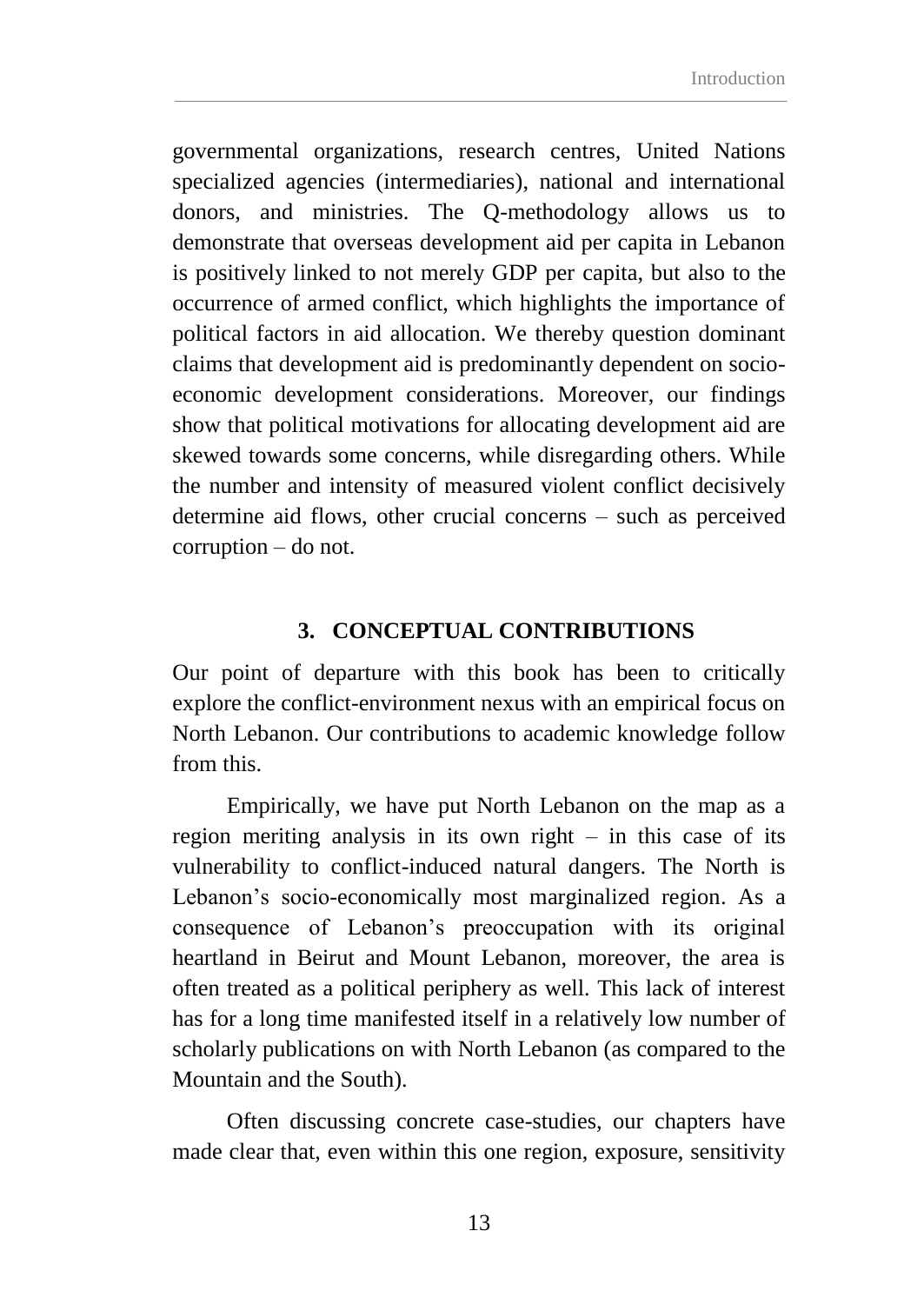and resilience vary per community, depending on spatial and socio-economic features. The diversity of the academic methodologies applied to our object of study – ranging from analyses of remote sensing data to the use of fuzzy cognitive mapping and participant observation – makes clear that vulnerability should not merely be measured, as in the traditional positivist approach to exposure, but interpreted as well, meriting a more innovative and constructivist approach to particularly the sensitivity and resilience aspects of vulnerability.

Our findings clearly indicate that, in many cases, armed conflict does not so much straightforwardly cause environmental risks, but exacerbates or reveals existing environmental issues. The bulk of the relations between conflict and environment, furthermore, even in an extremely conflict-prone setting like North Lebanon, are indirect. The effects of armed conflict on the natural environment are mediated by socio-economic and political institutions and so are the subsequent effects of these environmental hazards on society. It is in understanding these mediating variables – governance, institutions, relations – and incorporating them in our models or frameworks to analyse vulnerability, then, that our main conceptual contribution lays.

We argue that it is necessary to integrate lessons from the complex political reality as explored in detail in this book into our vulnerability approach, particularly where it regards the multiplicity of political authorities, the plurality of political institutions and the instability of political structures that we highlighted above. As such, our book does not only offer innovative analyses of the multifaceted relations between conflict, vulnerability and the natural environment. It also calls for a repositioning of the notion of vulnerability in relation to state fragility and political hybridity.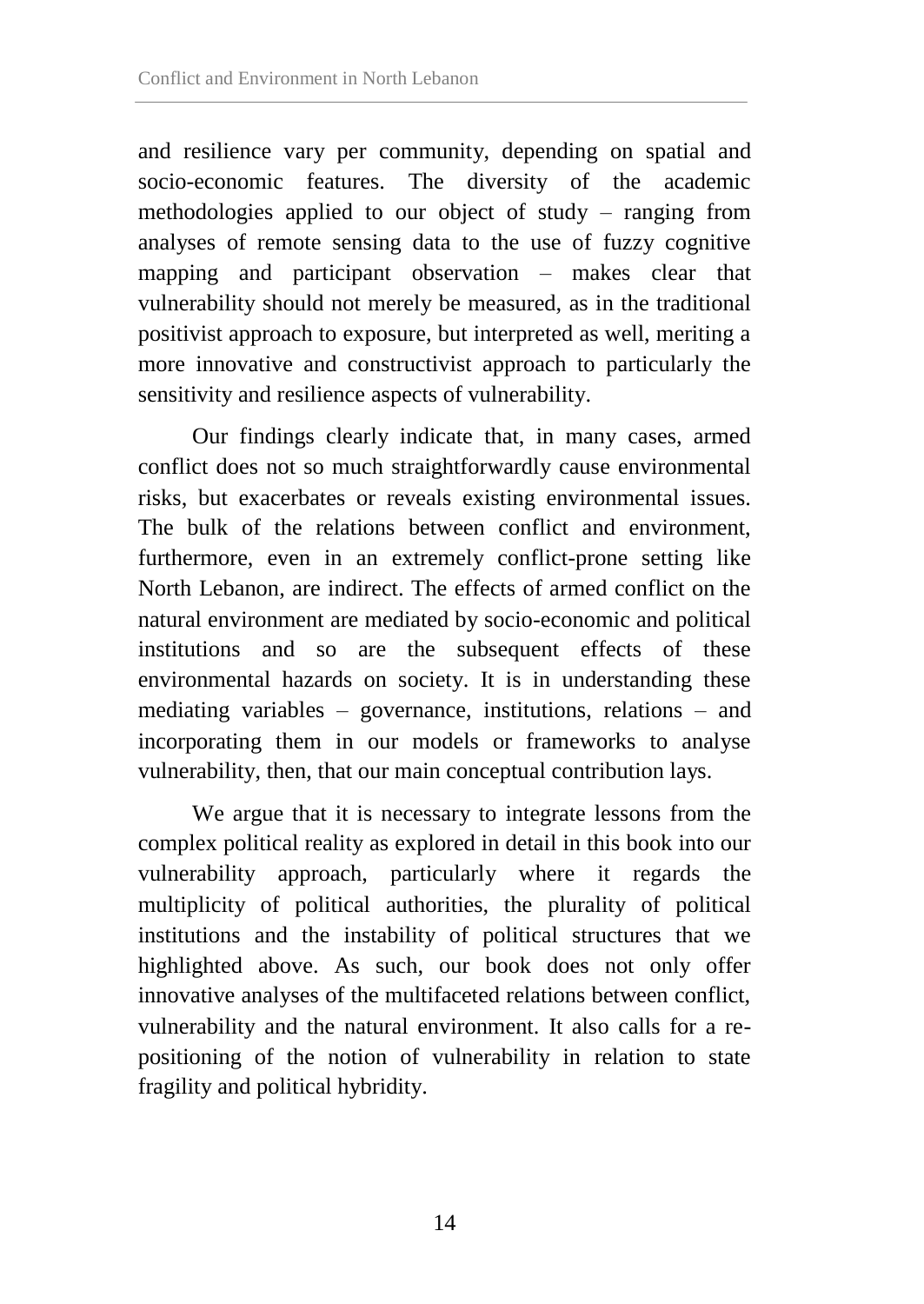This can be achieved, in large part, by making explicit the political economy dynamics inevitably implied in each analysis of vulnerability in conflict-affected situations. In our chapters, we have done this by demanding attention for three – out of many more possible – aspects of political economy. We have shown how *trust* and accountability, severely undermined by the same conflicts that generated the environmental risks in question, are crucial in addressing war-induced environmental problems. This is however, no clear-cut dynamic: trust and personal relations are used to create and bolster environmental regulations, but also to jointly circumvent them. Building on the idea of trust, we have also investigated in detail how the notion of a *social contract*, so essential in a situation where political institutions and authority are contested, determines the distribution of material and institutional resources and thereby variations in resilience. The importance of informal governance institutions – personal networks, *wasta*, corruption – also serves to illustrate the significance of political economy dynamics for understanding how communities are equipped to deal with natural hazards caused by conflicts.

In essence, what we found is that communities' vulnerability to the environmental effects of war in North Lebanon varied per community and that this variance depended not so much on spatial as on socio-political differences (between richer and poorer municipalities, between those communities with extensive political ties and those without). Based on these findings, we would encourage analysts interested in vulnerability to move away from the dominant emphasis on *exposure* (the extent to which a system is confronted with the hazard in question) towards more attention for *sensitivity* (the likely damage the hazard will do to these systems) and *resilience* (the coping mechanisms available to mitigate the impacts of hazard).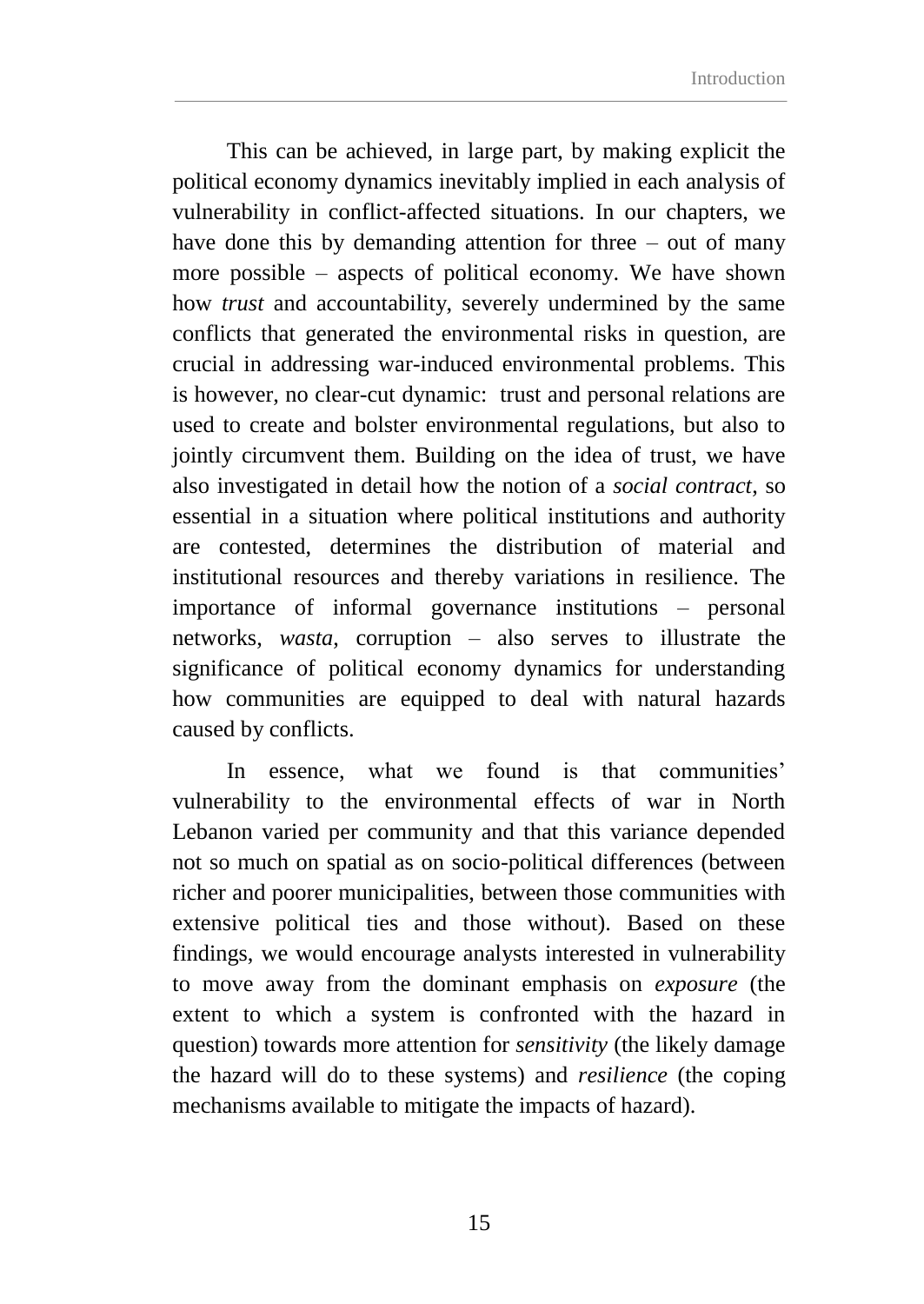Often, it is not the extent to which a community is confronted with environmental threats that is determined by dynamics of conflict, but the likely damage such a threat will do to the community in question and the response mechanisms available to mitigate a threat. A focus on explicating the currency of informal and formal institutions shows that vulnerability to environmental problems depends on a particular institutional setting and it is this setting that, in a 'post'-conflict and fragile political order, is inevitably and importantly shaped by a multitude of violent conflicts. Even where war does not affect exposure to environmental risk, it crucially determines sensitivity and resilience. In this light, the fact that in our studies communal structures often seemed more important for determining resilience than individual empowerment logically reflects Lebanon's communal political system, where citizenship depends less on individual rights than on group membership.

Focusing on the conflict dimension of environmental hazards forces one to acknowledge the politics of vulnerability. While the conceptual linkage between environmental vulnerability and political economy explored here is still tentative, we would ultimately argue to reconfigure the place of 'politics' in the vulnerability framework, placing it in the centre rather than at the margins where it all too often is treated as 'context' instead of 'essence.' We should not only concern ourselves with the 'politics of environmental resources' as causes of violent conflict, but also with the politics of exposure, sensitivity and resilience that determine vulnerability to the environmental consequences of violent conflict.

Turner et al.'s authoritative vulnerability framework would gain much from incorporating insights from the state fragility and hybrid political order literature, just as the study of state fragility could be enriched by including notions of vulnerability. State fragility is, among other issues, concerned with how the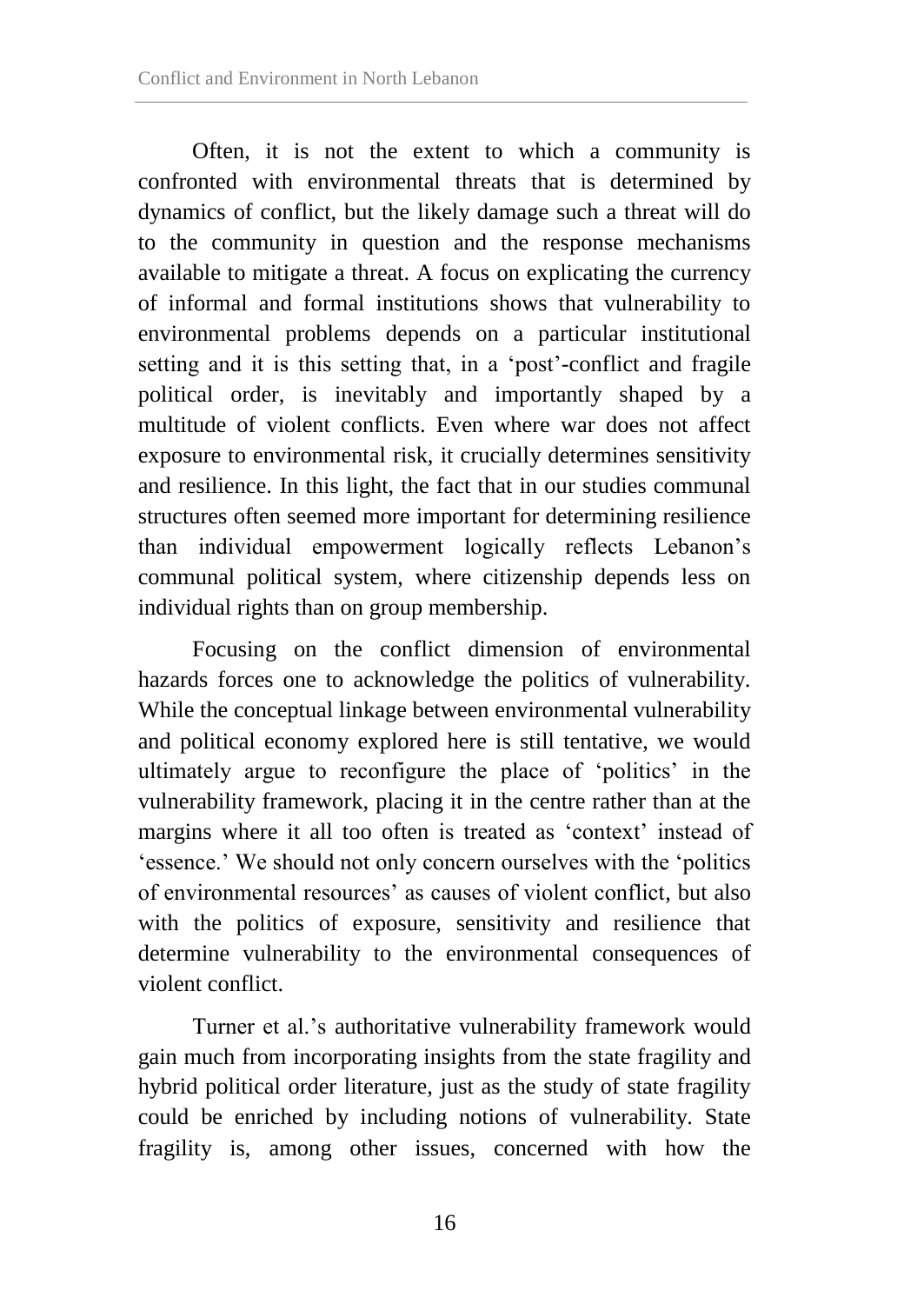consequences of past violent conflict make countries prone to future violent conflict. What we have done in this volume, essentially, is explore one avenue through which this relation operates: we have shown how past conflict affects a country's vulnerability to natural hazards (whether these hazards are caused by that conflict or predate it), which, if we want to close the circle, in turn might generate susceptibility to future conflict.

The above, however, demands caution with regard to the celebration of resilience, as suggested in Chapter 3 as well. Informal trust relations, alternative social contracts and unsanctioned institutions can produce effective coping mechanisms in the short run. In the longer run, however, such instances of resilience risks reinforcing rather than overcoming existing vulnerabilities. Indirect, informal and politicized coping strategies can set strong precedents and authorities and donors might feel less pressured to move towards rights- and equitybased measures to boost resilience. This is particularly the case with reference to dynamics of international aid. While such aid can, of course, contribute to communities' resilience to the environmental effects of war, Part 3 of our book showed that the allocation of international aid is privy to political concerns just as the internal distributions of resources and social capital in Lebanon and in the North are. Lebanon's multiplicity of political authorities, plurality of political institutions and dynamism of political structures, ultimately, does not (only) determine how much aid it receives, but it does affect who receives this international aid on behalf of whom, again underlining the prevalence of community over individual in the dynamics that determine people's vulnerability to war-induced environmental threats in North Lebanon.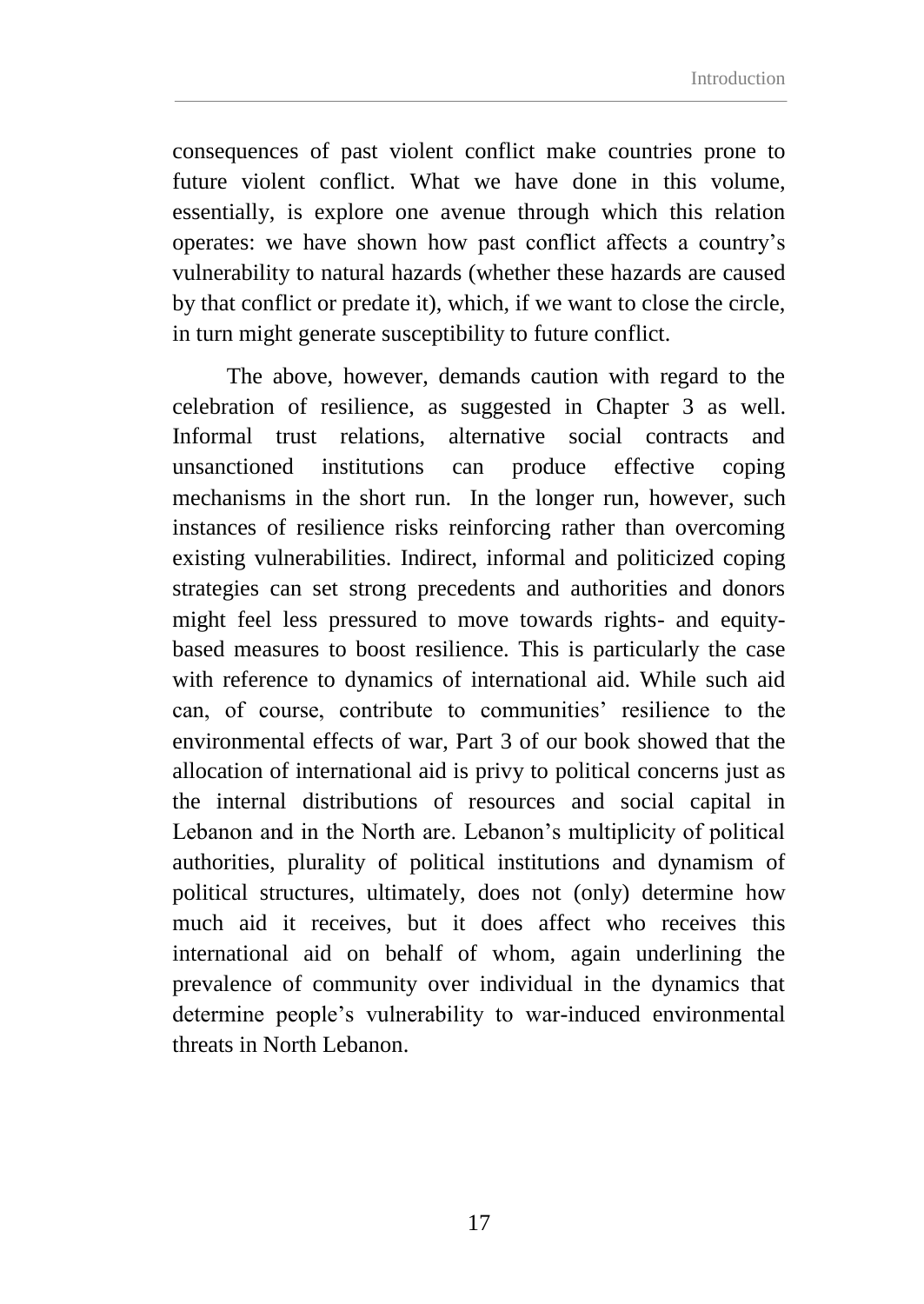## **REFERENCES**

Acra, S.A. and Acra, S.M. 2006. "Impact of War on the Household Environment and Domestic Activities: Vital Lessons from the Civil War in Lebanon", *Journal of Public Health Policy,* 27 (2): 136-145.

Alreck, P. and Settle, R. 2004. *Survey Research Handbook*. New York: McGraw-Hill.

Bachhofer, M. and Wildenberg, M. 2010. "FCM Aggregator," Available at: www.fcmappers.net. (Accessed December 2010)

Bannon, I. and Collier, P. (eds.) 2003. *Natural Resources and Violent Conflicts. Options and Actions*. Washington: the World Bank.

Bevir, M. "Governance as Theory, Practice and Dilemma." In: *The SAGE Handbook of Governance*, ed. Bevir. London: Sage.

Birkmann, J. (ed.) 2006. *Measuring Vulnerability to Natural Hazards. Towards Disaster Resilient Societies.* New Delhi: TERI Press.

Choueiri, Y.M. (ed.) 2007. *Breaking the Cycle: Civil Wars in Lebanon*. London: Stacey International.

Collier, P. 2010. "The Political Economy of Natural Resources", *Social Research*, 77(4): 1105-1132.

Elpiniki, P. and Areti, K. 2012. "Using Fuzzy Cognitive Mapping in Environmental Decision Making and Management: A Methodological Primer and an Application, International Perspectives on Global Environmental Change" In *International Perspectives on Global Environmental Change.* ed. Young, S.S. and Silvern, S.E. Rijkea: InTech.

Gannagé, M. 2012a. "Understanding Transmission of Traumatic Experiences", *Neuropsychiatrie de l'Enfance et de l'adolescence,* 60(5): 78.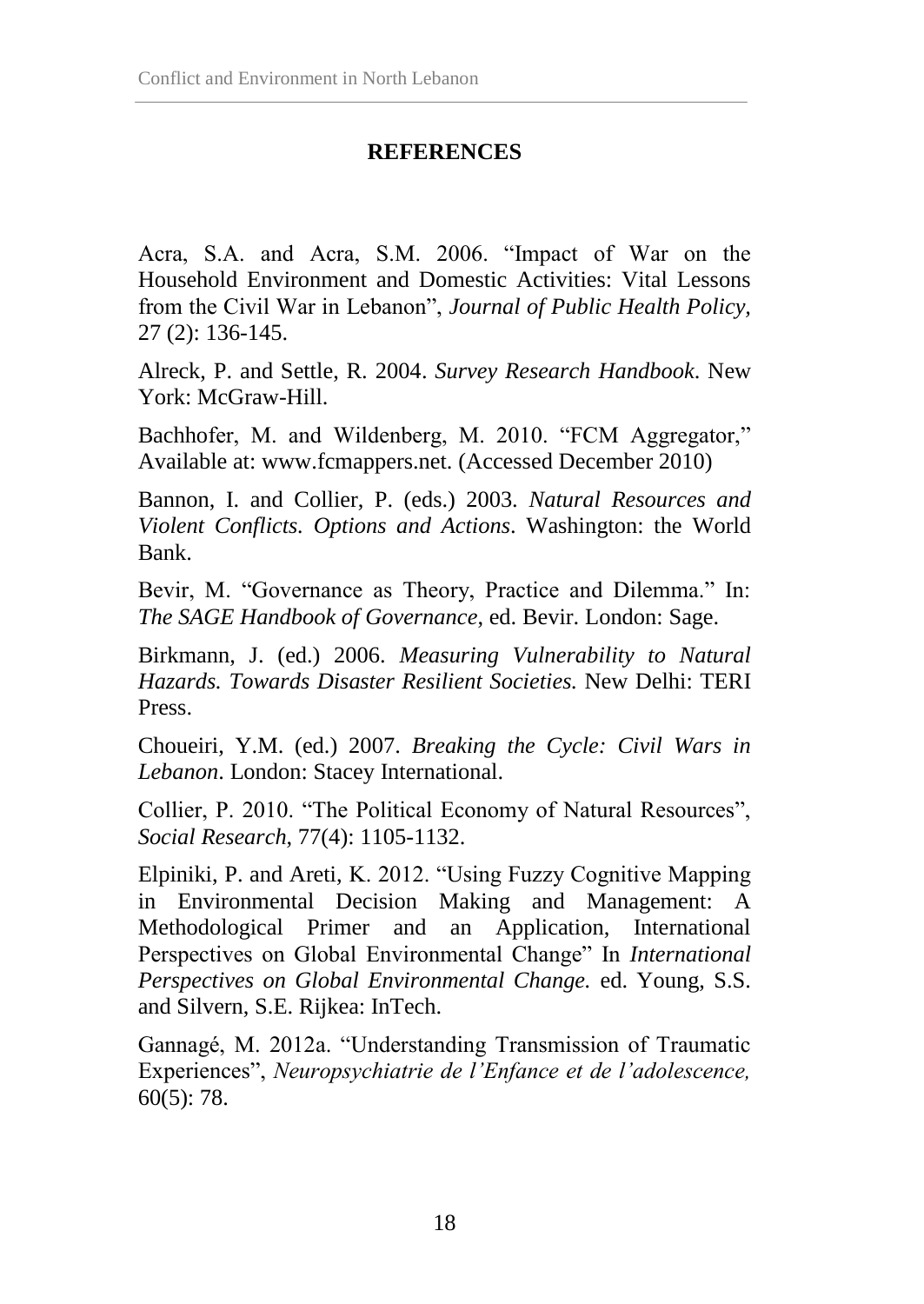Gannagé, M. 2012b. "After the traumatic event, what other life? Thinking the clinic of trauma in Lebanon", *Neuropsychiatrie de l'Enfance et de l'adolescence*, 60(5): 372-376.

Higgins, E., Taylor, M., Jones, M. and Lisboa, P.J.G. 2013. "Understanding community fire risk – A spatial model for targeting fire prevention activities", *Fire Safety Journal*, 62: 20- 29.

Homer-Dixon, T.H. 1994. "Environmental Scarcities and Violent Conflict: Evidence from Cases", *International Security*, 19(1): 5- 40.

Homer-Dixon, T.H. 2001. *Environment, Scarcity and Violence.*  Princeton: Princeton University Press.

IMAC. 2007a. *Status Report.* Balamand: University of Balamand.

IMAC. 2007b. *Assessment of the institutional and legal setting for coastal zone management in Lebanon: Final report.* Balamand: University of Balamand.

Israel, G.D. 1992. *Determining Sample Size* (Fact Sheet PEOD-6) United States: University of Florida.

Khamis, V. 2012. "Impact of war, religiosity, and ideology on PTSD and psychiatric disorders in children and adolescents from Gaza Strip and South Lebanon." Presentation at the Physiological Colloquium, American University of Beirut – 4 December.

Le Billon, P. 2001. "The Political Ecology of War: Natural Resources and Armed Conflicts", *Political Geography,* 20(5): 561-584.

Le Billon, P. 2012. *Wars of Plunder. Wars, Profits and the Politics of Resources.* London and New York: Hurst and Columbia University Press.

Özesmi, U. and Özesmi, S. 2003. "A participatory approach to ecosystem conservation: fuzzy cognitive maps and stakeholder group analysis in Uluabat Lake, Turkey," *Environmental Management,* 31: 518-531.